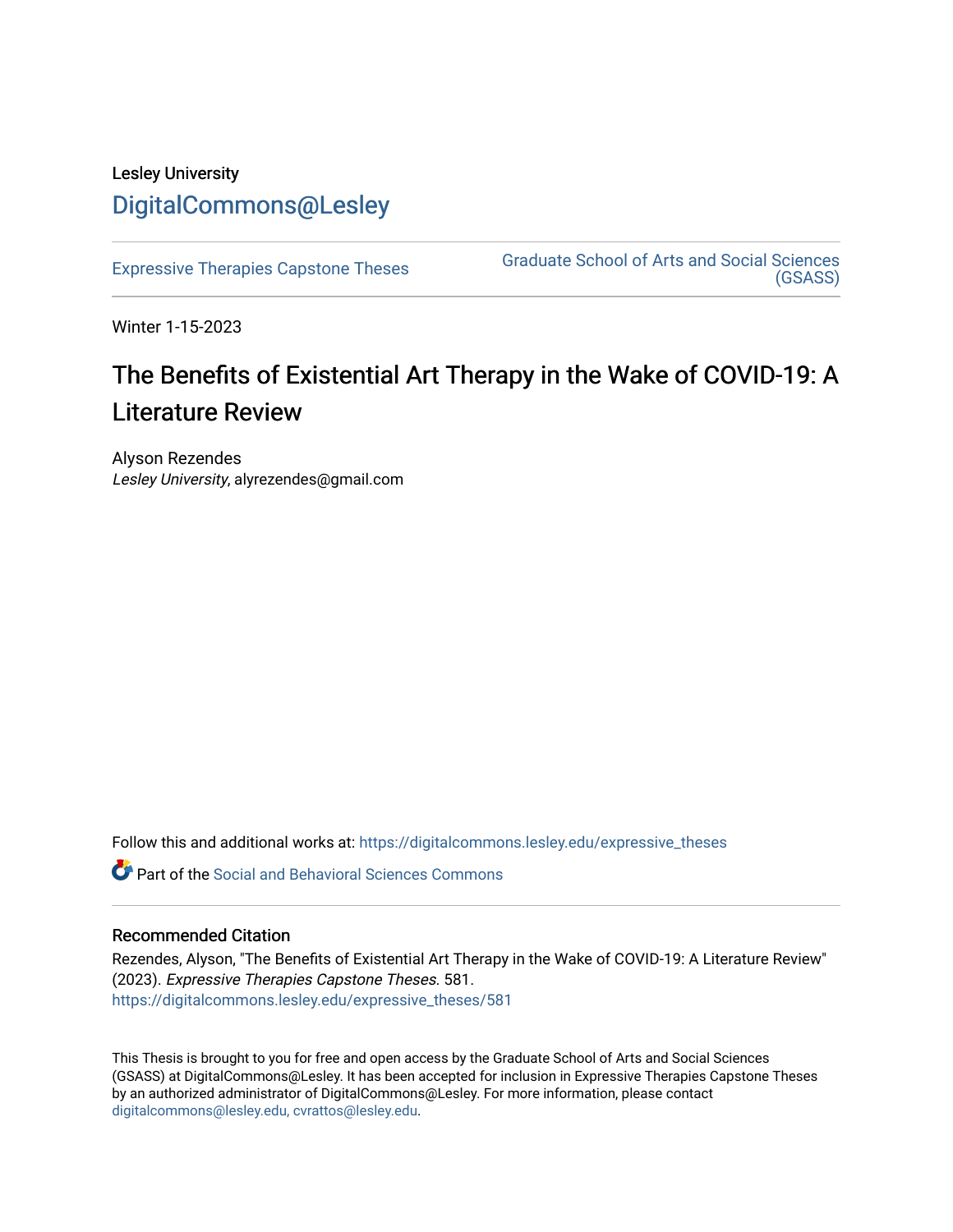The Benefits of Existential Art Therapy in the Wake of COVID-19: A Literature Review

Capstone Thesis

Lesley University

May 5, 2022

Alyson Rezendes

Art Therapy

Denise Malis Ph. D.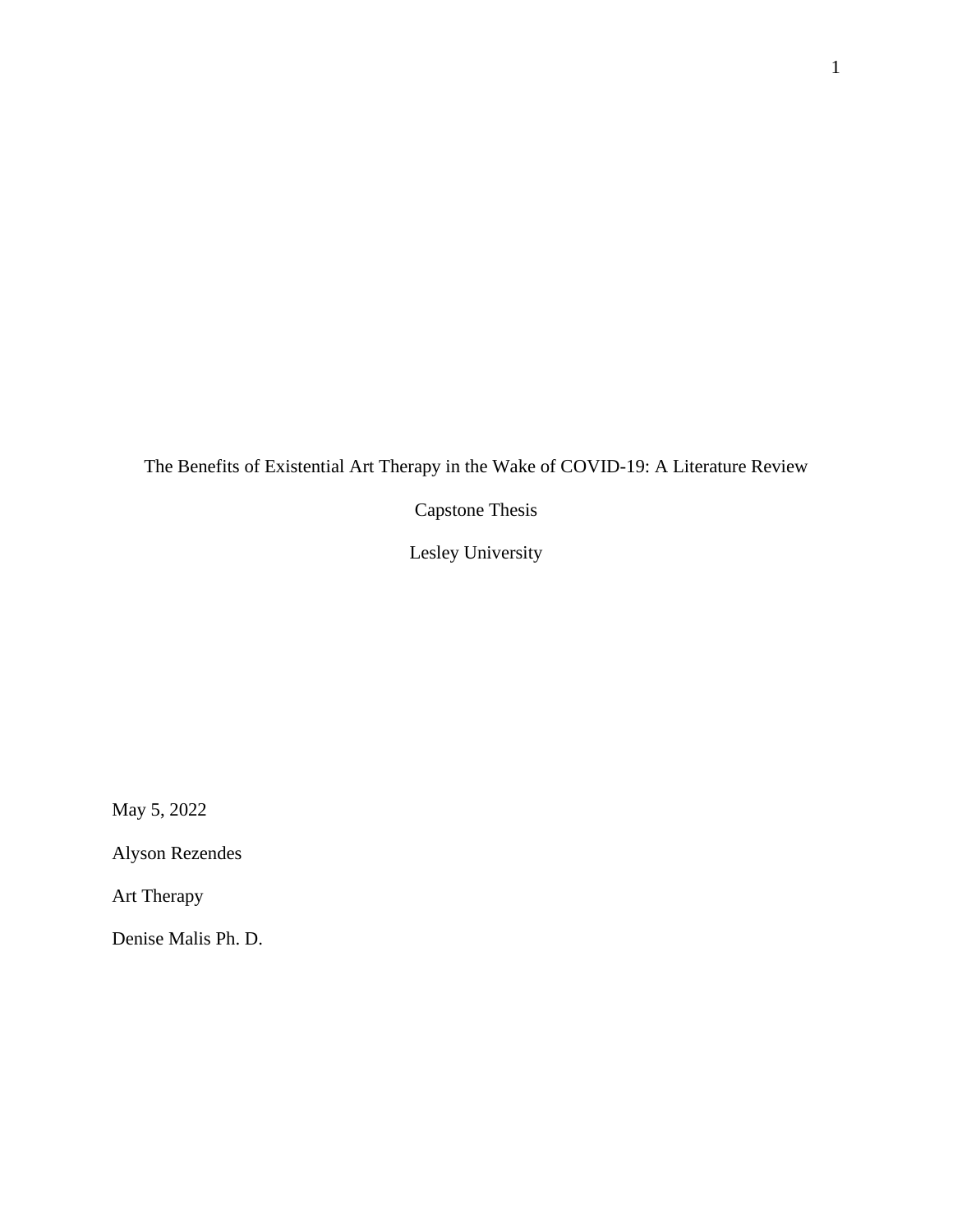## **Abstract**

The COVID-19 pandemic has brought to light many complex and existentially rooted questions that are often difficult for individuals to process. In utilizing art along with a supportive and authentic therapeutic relationship, it can be possible to process these questions to help people both thrive and survive during these unprecedented times. The contents of this critical literature review will be examining the potential benefits of the utilization of existentially oriented art therapy with adults in the wake of the COVID-19 pandemic. Explored within are the concepts of existential art therapy as well as the themes that can culminate in its application with clients. Some of the themes examined include freedom, boredom, alienation, isolation, death/non-being, meaninglessness, and identity as it is correlated to independence. This review will also serve to analyze how COVID-19 has impacted others from a Western perspective and looks at how ultimately it has brought forward these existential issues. It also serves to add to the body of knowledge relational to our global experience of living through the pandemic through the lens of existential philosophies. By doing this, it aims to affirm the place creativity and art making has in processing larger anxieties and themes that have appeared to be more prevalent since the start of COVID 19.

## *Keywords: Existential, COVID-19, Art therapy, Pandemic, Liminality*

*Author Identity Statement: I would like to acknowledge my identity, race, and personal experiences. I am a straight-passing, bisexual, white woman, who was born in New England but raised in Florida.*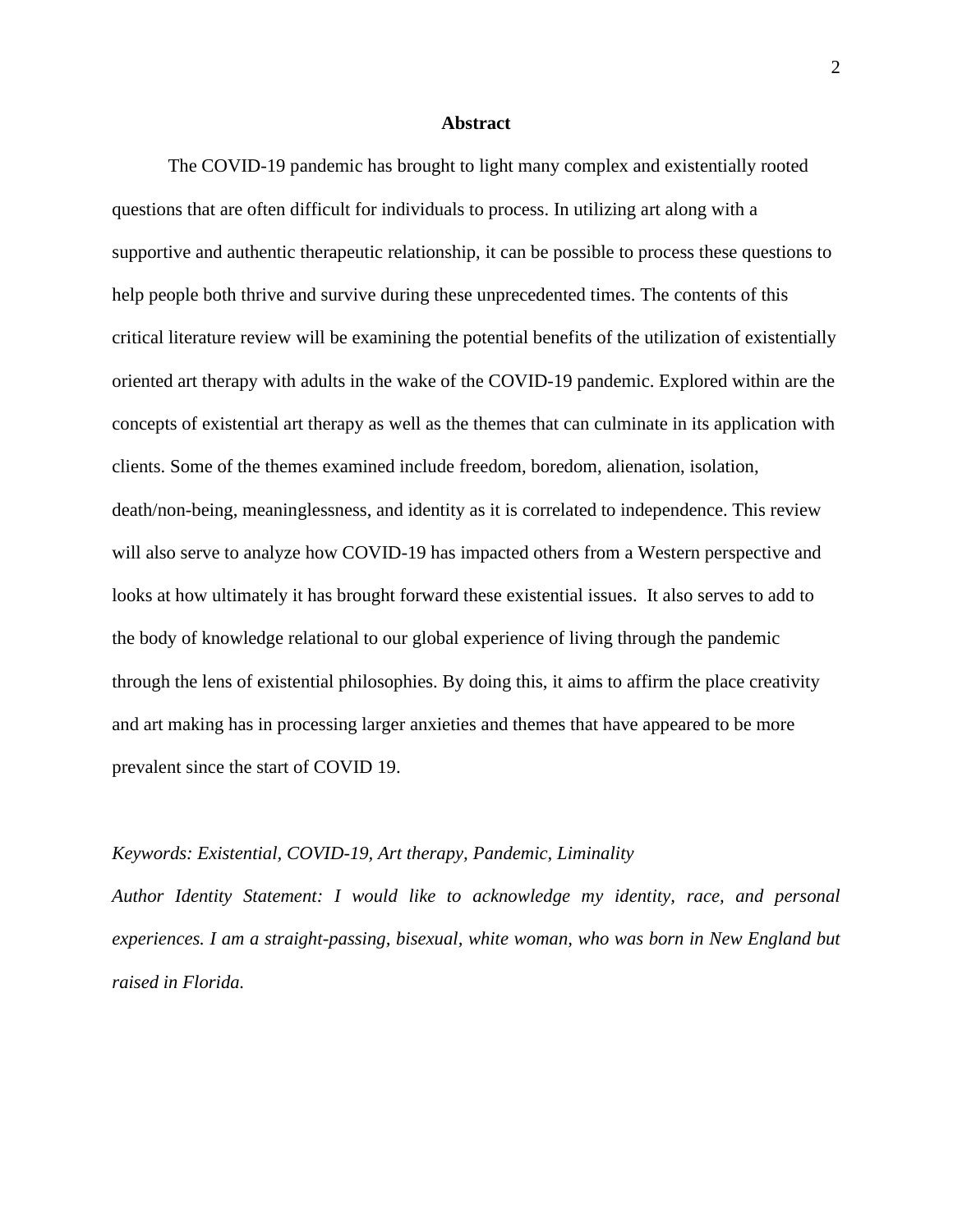## **Introduction**

Since the rise of the COVID-19 pandemic in late 2019, people around the world have been brought face-to-face with many existential concepts such as death or non-being, isolation, boredom, freedom, independence, and meaninglessness. In coping with the liminal nature of our world in a post-pandemic space, it has forced us into marrying the elements of disorder with order. These opposing concepts of the uncertainty of normalcy have involuntarily pushed many to examine their own core fears relational to the human experience. "The experience of shut down was also a collective experience at some or all levels (the self, other, and the world)" (Gavin, 2021, p. 88). A great deal of these core fears, appear to stem from the existentialist ponderances: 'What is the meaning to life? What is the meaning of suffering?' Though these questions are enormous and have been up for constant debate across the lifespan of human thought, existential theorists, and philosophers' postulate that personal choice and creative expression is what allows a pathway for meaning making and personal authenticity.

Some individuals began to experience deep distress due to our shift in daily living since the start of COVID-19, making it nearly impossible for them to engage creatively as they maybe once did. Others flourished without the pressure of being out in the public eye each day, allowing them to explore themselves more fully and independently in the safety of their homes. Existential art therapy can be used to honor all experiences that people have had throughout these uncertain times. Unfortunately, for those contemplating the many abstract elements of life such a death or boredom, there is no medicine that can cure "the hollowness of existential emptiness" (Moon, 2009). However, through the invitation of collaborative processing, storytelling, and expression, the client and the therapist alike can traverse these bigger questions in search of meaning within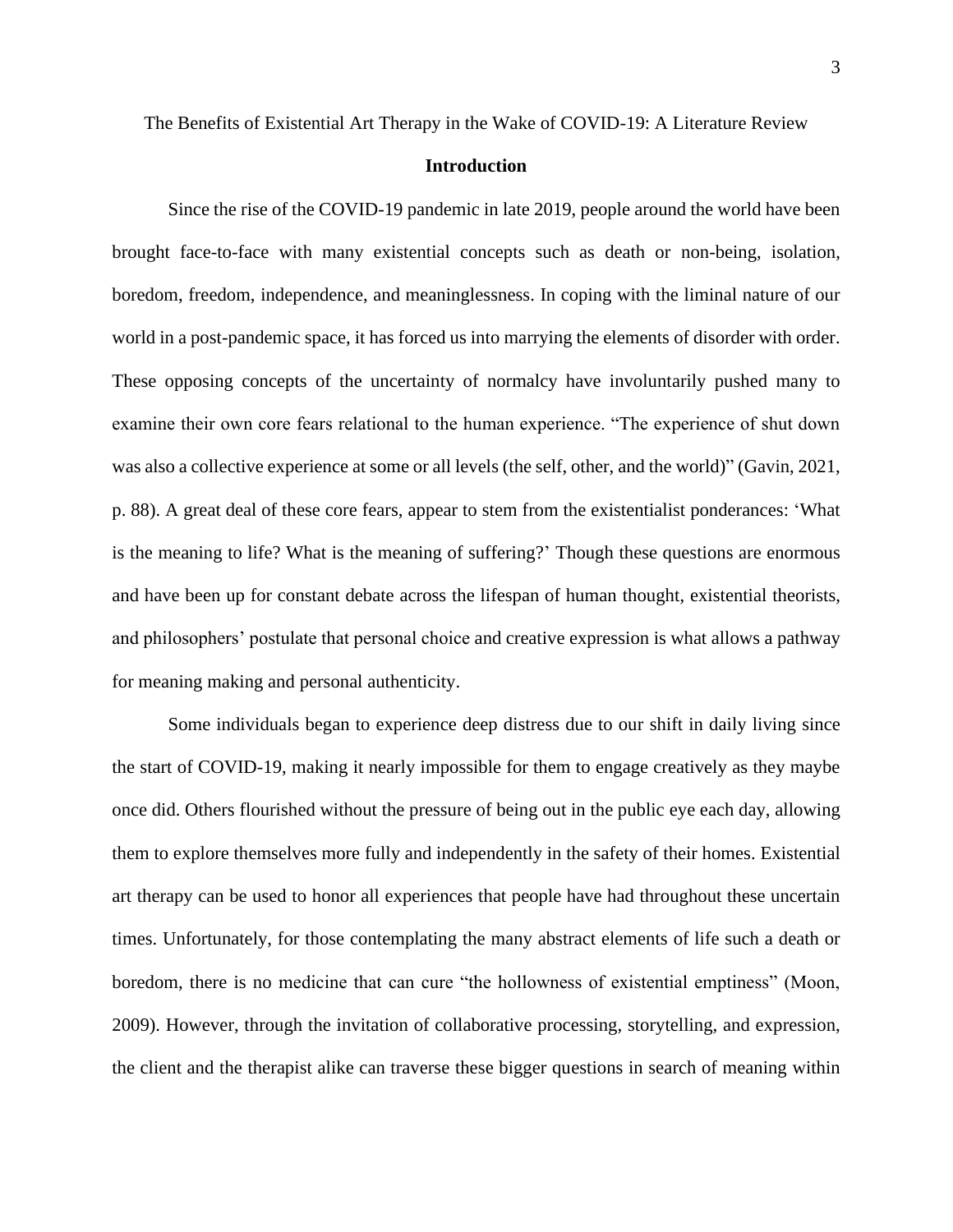the rubble of chaos caused by the pandemic. The usage of creative exploration within the structure of therapy can allow an individual an opportunity to begin to heal their trauma (or explore their newfound, pandemic-supported identities) associated with living with the unknown. Engaged in collaborative art making within the therapy space also allows willing participants to be witnessed and validated by another who explores the very same questions. This critical literature review serves to explore how current and past research supports the idea that existential art therapy can be beneficial for those coping with life during and post-COVID-19.

#### **Literature Review**

Everything can be taken from a man but one thing: the last of the human freedoms—to choose one's attitude in any given set of circumstances, to choose one's own way.

― Viktor E. Frankl, 1984, p.66

## **A Brief Look at the Origins of Existentialist Philosophy**

To begin our critical look at the existing literature within the realms of existential psychology and its applications, it is appropriate to take a brief glance at the origins of the philosophy of existentialism, and how the essence of such philosophies trickle down into our modern-day applications. A noted philosopher who in essence can be viewed as one of the first existential truth-seekers, is Søren Kierkegaard. Kierkegaard was known for discarding the status quo and rejecting the pillars of modern life in a fervent attempt to understand the true meaning of existence. In a quote from Kierkegaard's book *Either/Or: A fragment of life*, first published in 1843, he tells of when he first recognized the absurdity of life in general as he knew it:

When I got older, when I opened my eyes and saw the real world, I began to laugh, and I haven't stopped since. I saw that the meaning of life was to get a livelihood, that the goal of life was to be a High Court judge, that the bright joy of love was to marry a well-off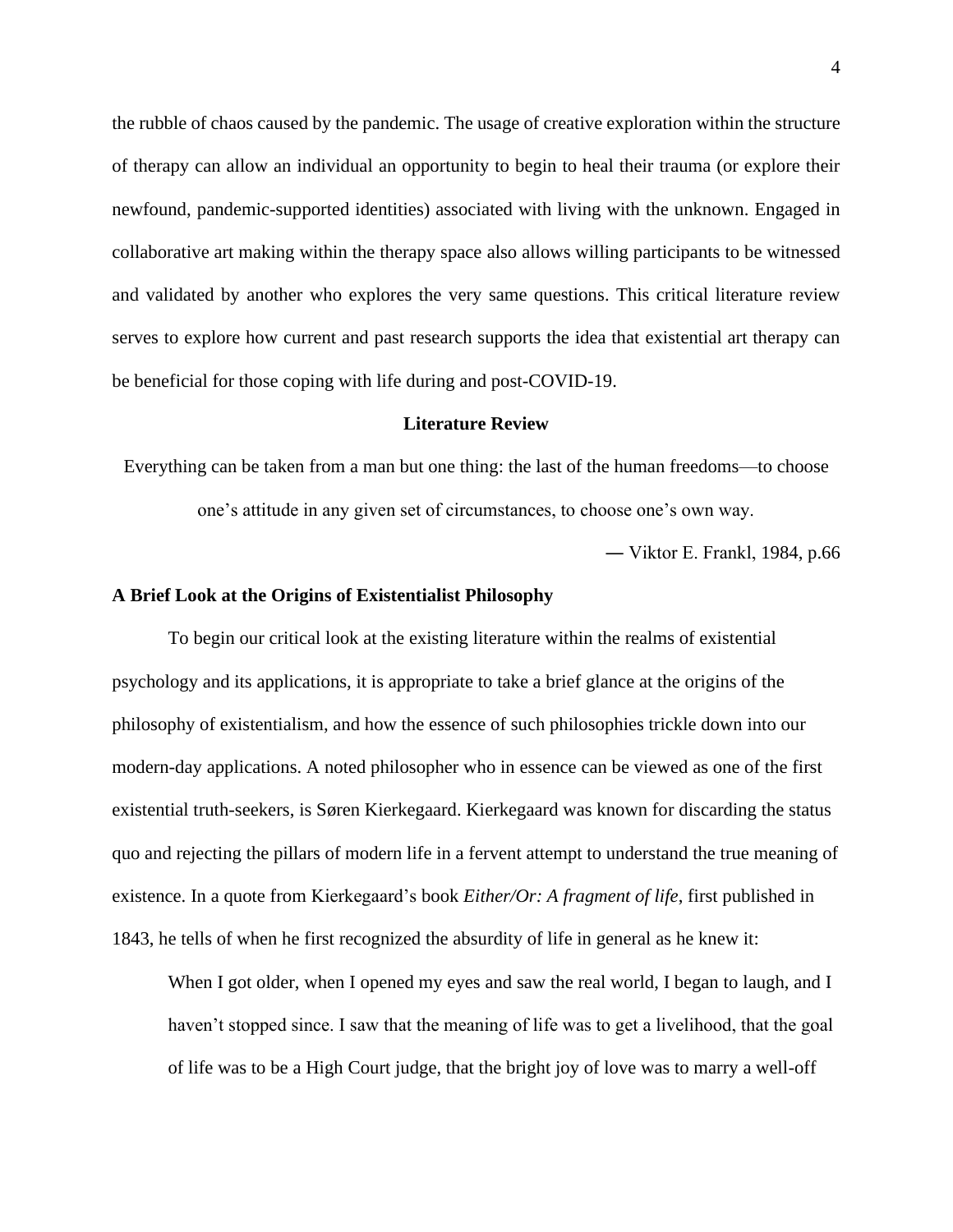girl, that the blessing of friendship was to help each other out of a financial tight spot, that wisdom was what the majority said it was, that passion was to give a speech, that courage was to risk being fined 10 rix-dollars, that cordiality was to say 'You're welcome' after a meal, and that the fear of God was to go to communion once a year. That's what I saw. And I laughed (Kierkegaard, 1959, p. 840).

Kierkegaard recognized a certain level of ridiculousness that was surrounding the status quo of life and used these ponderances as a springboard to talk about larger existential concerns.

Many of Kierkegaard's writings and postures regarding human existence provoked further existential thinking from philosopher and philologist, Fredrich Nietzsche. Born in 1844 into an audacious life filled with pain and anguish, Nietzsche directly opposed Kierkegaard's more spiritual believes by stating the famous phrase, "God is Dead" (Nietzsche, 1844-1900, p. 351). Nietzsche's understanding of life was that there are no true facts, only interpretations, and that idiosyncratic experience was the most powerful of all (Hill, 2007). Nietzsche also stated that the real meaning of life is inherently subjective, independent, and expressive. One of Nietzsche's viewpoints was that with life there is inevitably suffering, but that this suffering should fuel the will to power or in other words, a manifestation of the desire to achieve personal growth (Hill, 2007). This act of constantly pursuing personal growth was also referred to by Nietzsche as selfovercoming, which is meant as both an affirmation, as well as the real meaning of life.

After Nietzsche, there was again another philosopher who became essential to our current understanding of existential thought. John-Paul Sartre became famous for his belief of the true absurdity of the world as well as the inherent angoisse or anguish of existence (Sartre, 1963). He postulates, like Nietzsche, that nothing has preordained purpose, and that we as humans are free creatures who can again create meaning amidst the anguish.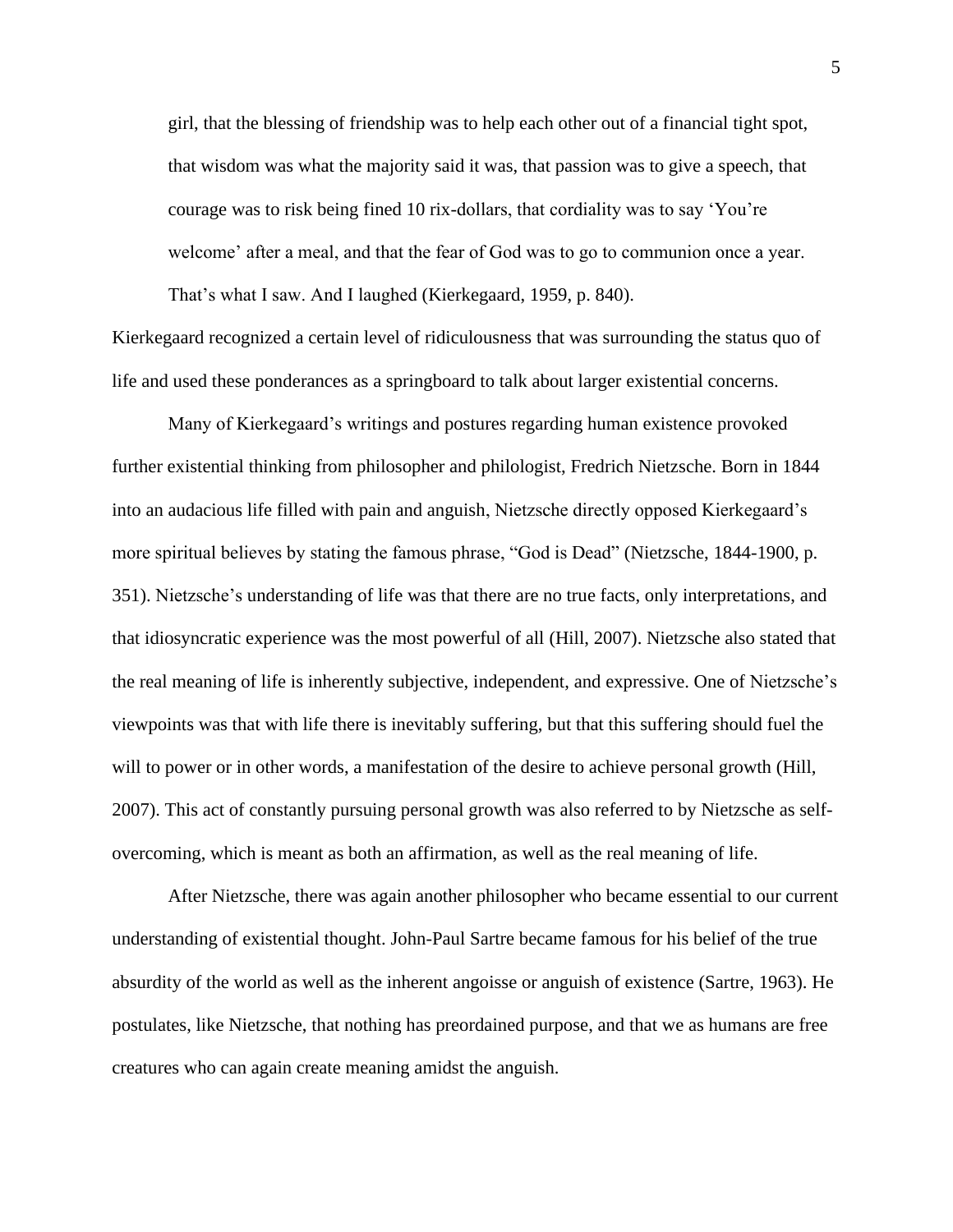So, what is the main commonality amongst these thinkers? The core tenant of existentialism has grown over time to be synonymous with the idea of subjective meaning making in the face of pain and suffering, specifically in relation to how we as humans cope with abstract concepts such as death, freedom etc.

## **What is Existential Therapy?**

## *Origins and Definitions*

The conceptualization of existential therapy is derived from the philosophical theories involving understanding the will to meaning in human existence. One of the important and notable founders that set the stage for our current understanding of the existential therapy movement and helped to spread existential psychology throughout the world was Viktor Frankl. Frankl was a holocaust survivor who had endured great suffering and pain throughout his life (Frankl, 1984). Frankl was able to persevere and survive the horrors of WWII through his belief that "meaning came from a will to take responsibility for oneself and to choose to live a life of dignity with purpose, despite one's predicament" (Neukrug, 2017, p. 161). Inevitably, emboldened by the philosophies of previous theorists of existential thought (i.e., Kierkegaard, Sartre, Nietzsche) Frankl went on to develop a particular type of therapy referred to as logotherapy, which in other words is known as meaning therapy. (Neukrug, 2017, p. 159). Another element of existential therapy, employed as well by Frankl, is the basis of phenomenology, which is a "branch of philosophy concerned with the nature of reality and emphasizes subjective experiences as a way of approaching and understanding truth" (Neukrug, 2017, p. 166). Working with a client through a phenomenological perspective assigns the idea that the individual's experiences are real and unique to that person. Embodying this method of working with clients requires the therapist to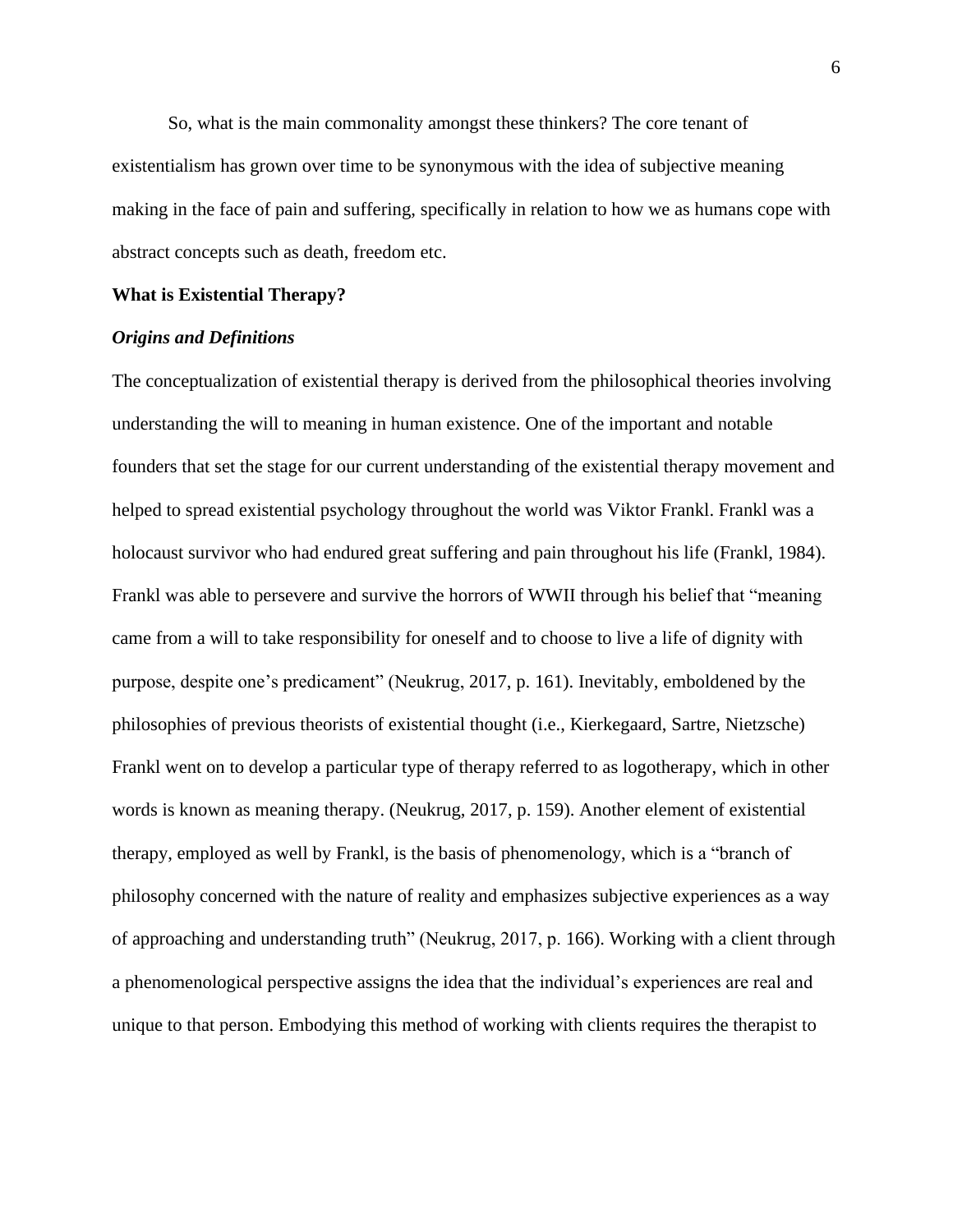engage in a non-judgmental fashion, and in turn, encourages them to believe that the client will be able to find answers within themselves (Neukrug, 2017).

Existential therapy should not be viewed as one kind of therapy process, but more of a posture or stance employed by such counselor or therapist. These existential therapists do however trust in a central belief that "all people struggle with basic questions of what it is to be human, such as the fact that we are born alone, will die alone, and except for periods when we encounter another person deeply; we live alone" (Yalom, 2008). The important precedent is that we as individuals are "responsible for giving our own lives meaning through the choices that we make" (Neukrug, 2017, p. 164).

#### **So, What Then is Existential Art Therapy?**

## **Definitions and Understandings**

In 2009, Bruce Moon's seminal book *The Canvas Mirror*, existential art therapy is defined as "a dynamic approach to the use of imagery and creative process which focuses on the ultimate concerns of an individual's existence" (p. xiv). Moon goes on to explain that the "primary thrust of art therapy is engaging the client in a creative struggle" (p. 11). Art, in its production and viewing can help individuals to begin to make sense of abstract emotions and concepts that may not be at the surface of one's understanding. "Making art is a broad concept that doesn't require a cache of professional art supplies, formal art training, or a sophisticated sense of composition" (Urist, 2021, p. 36). Through art making, various choices are made either consciously or unconsciously by the artist down to the materials, the application, and of course, even the content.

Art making (whether in visual, movement, or music) consists of creation, observation, reflection, meaning making and insight that may lead to change. It enables internal and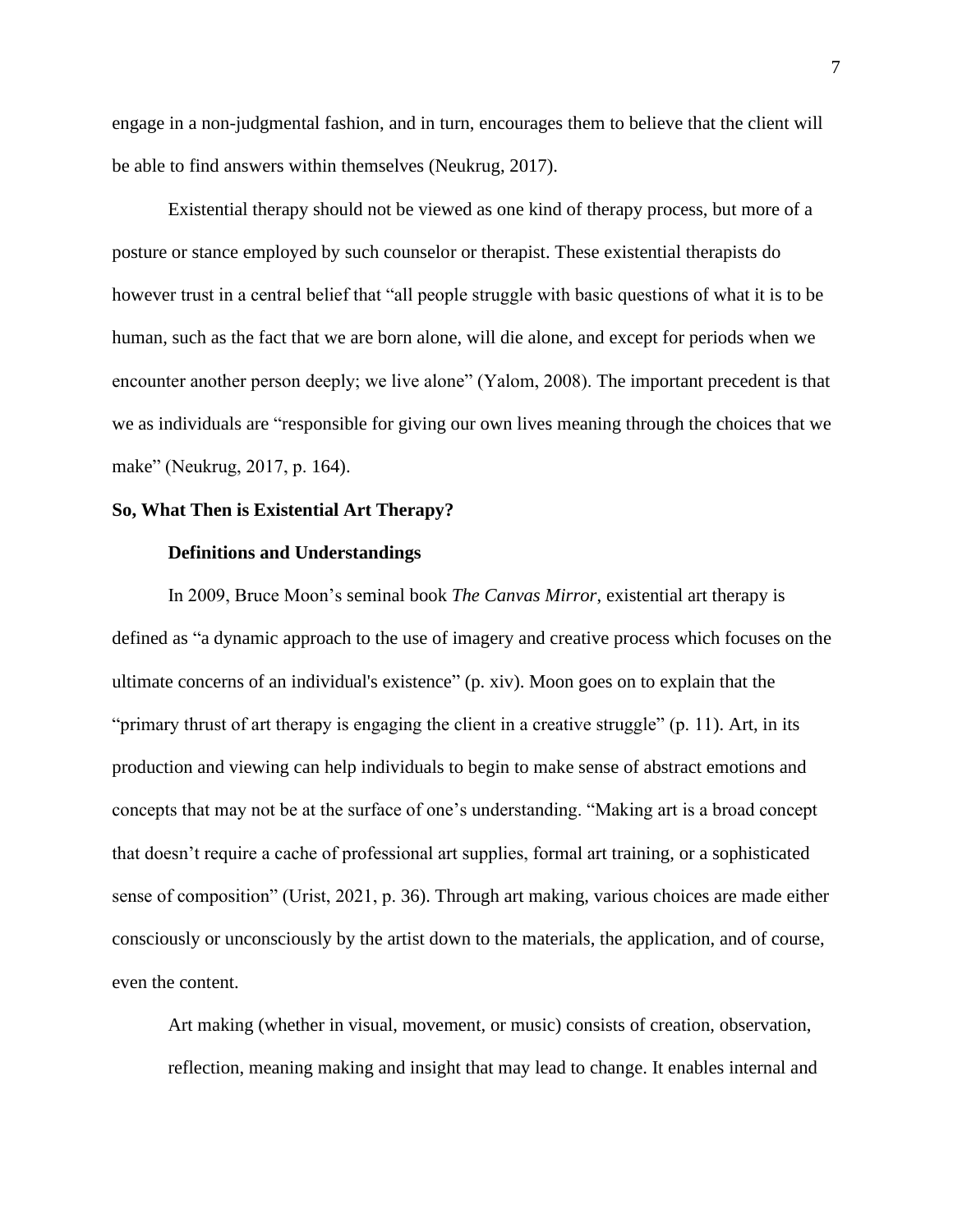external dialog and communication between oneself and others. The art itself is a language (Lev-Wiesel & Kissos, 2019, p. 385).

The concept of art being a secondary language lends itself to the potential of allowing a voice to the voiceless, or at least creating avenues that were previously untraversable due to fear of bringing topics to light in basic talk therapy spaces.

Though the reason for these artistic choices may be unknown to the person at the time of conception, it is through the courageous creation of the work that people are able to "transform common events into potent experiences" (Moon, 2009). Creative exploration overall has been shown to improve one's mental well-being. "Creative activities, specifically music, theater, painting, and writing poetry, are known to contribute to existential well-being and are therefore used for therapeutic purposes in areas such as art and music therapy" (Funch, 2021, p. 6). Even Nietzsche was someone who explored and spoke highly of the importance of creative expression in personal meaning (Hill, 2007). Mindfulness and the ability to choose one's own meaning are also tenants of existential ideologies when in the face of adversity or pain (Yalom, 2008). Though many may view the purpose of seeing a therapist as going to someone for the answers to life's problems, existential art therapists make a point of creating space to allow the client to find answers and new meaning that originates from within themselves. Since both the client and the therapist are jointly living through the same societal challenges (in this case, the COVID-19 pandemic), the art can serve to be an outlet for individuals to externalize their internal processes to witness together. The three main tenants of how existential art therapists can be attentive and impactful towards their clients, are: 1. doing with, 2. being open to, and 3. honoring pain (Moon, 2009). Unfortunately, to the dismay of many, there are no simple answers to life's many quandaries that can answered by another person. Meaning must be created and or found for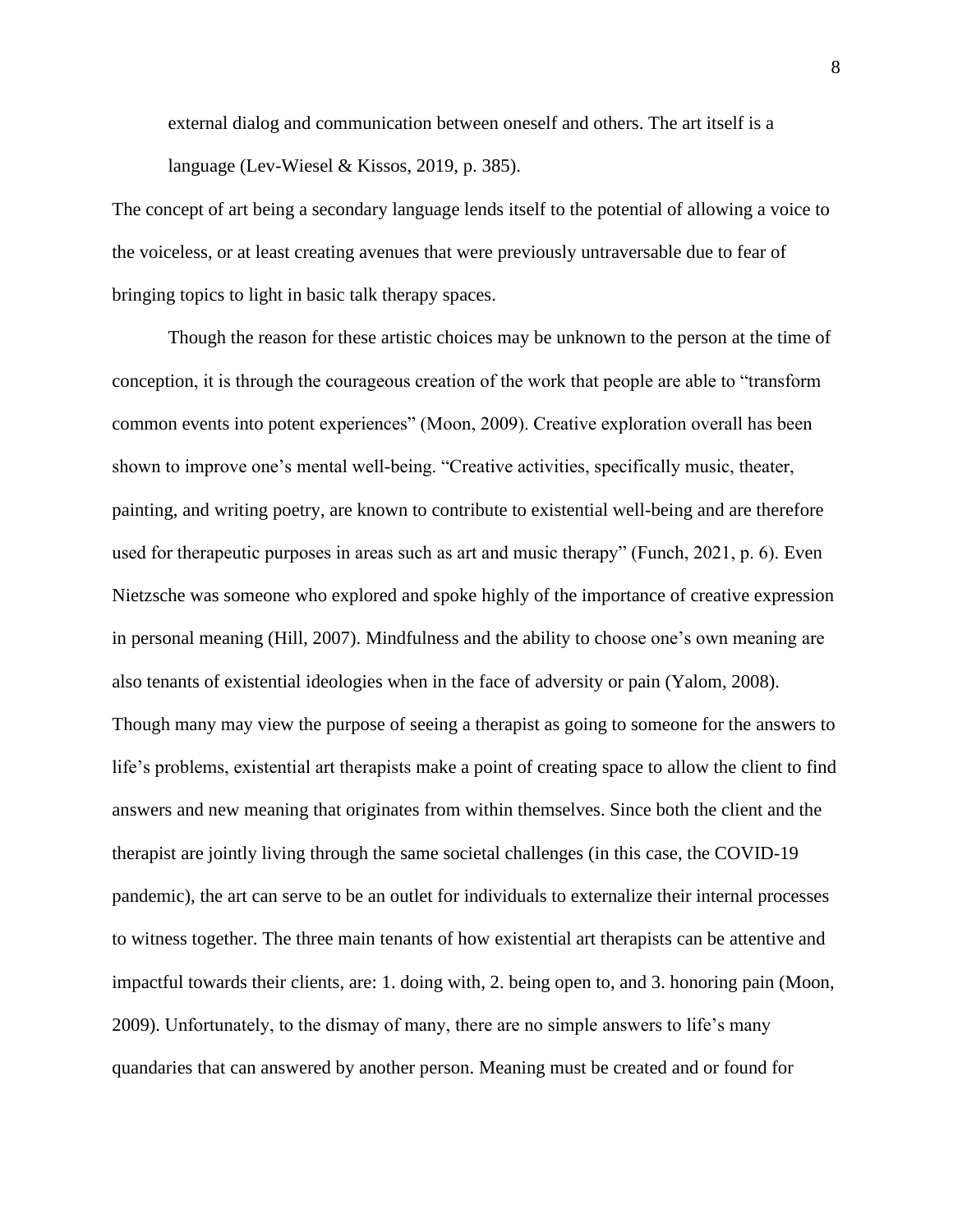oneself in the face of immense pain and struggle (Frankl, 1984). As both client and therapist walk the path of healing and exploration parallel to one another, clients are given the support to find meaning within their own work (Moon, 2009). One of the main essences overall of the existential art therapist, is the importance of the therapeutic relationship and not just the ability to generate preferred art in a curated space.

#### **COVID-19**

Coronavirus (COVID-19) is an infectious disease that was caused by the SARS-CoV-2 virus that was identified in 2019, and its spread has ignited a global pandemic of respiratory illness and malady (John Hopkins Medicine, 2022). In response to this illness, a variety of mask mandates, social distancing policies, and stay-home orders were put in place to protect the nation from further spread of the virus. Due to these new restrictions, the public was forced to halt their everyday lives and readapt to a new normal consisting of isolation and cautiousness. Though telehealth and video conferencing applications were able to bridge some gaps between students attending class, employees connecting with coworkers, and even therapists and doctors working with their clients, there was a significant loss of direct community connection. The way the effects of the lockdown challenged individuals also varied heavily across different communities and socio-economic statuses. For example, certain companies were able to shift in-office work to video conferencing, therefore allowing for folks to maintain social distancing while still being able to earn a living wage. Others, namely the essential workers, were still expected to attend their jobs daily at the risk of infection. Some of these essential workers were of varying disciplines, including health care workers, police officers, grocery store employees, truck drivers, firefighters, and more. Those that were deemed essential had to bear the burden of being subjected to a different standard of lockdown than much of the nation.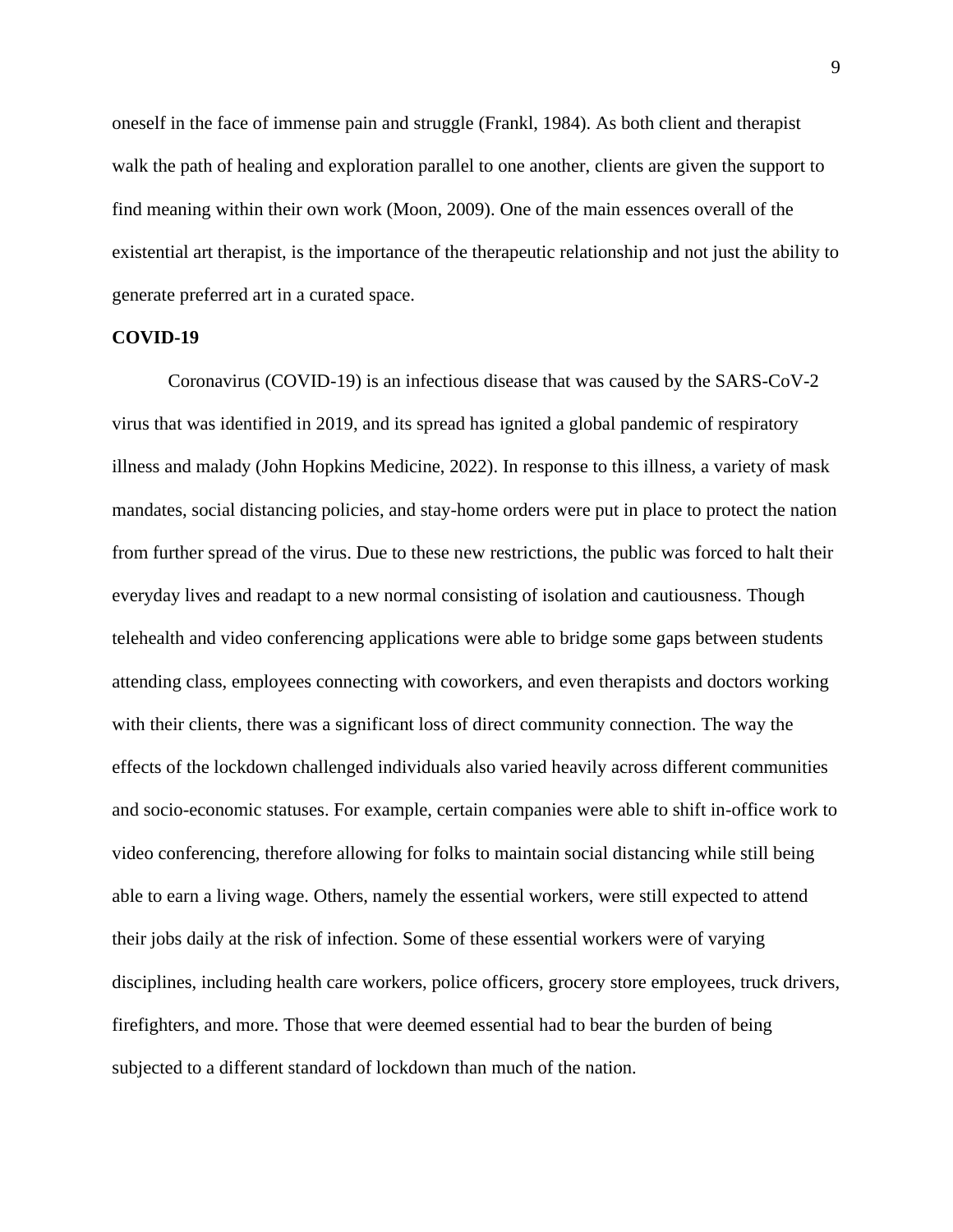It is not surprising that there has been an increase in mental health issues amongst the American public since the onset of COVID 19. During June of 2020 around the beginning of the pandemic, it was reported that around 40% of U.S. adults were struggling with either mental health concerns or substance abuse issues (Czeisler et al., 2020). Since that time, the effects of the pandemic have also disproportionately affected the mental health conditions of specific populations such as essential workers, unpaid caregivers, young people, as well as Black and Hispanic communities respectively (Czeisler et al., 2020). "As of March 2021, Black people were found to have died from COVID-19 at a rate 1.4 times greater than their White counterparts relative to their proportion in the population" (The Atlantic, 2021).

Sweeping lockdown notices forced many into isolation, where they could not visit or see friends and family at will. For others, being in lockdown was unsafe as it forced them to habituate constantly with their abusers, or it caused individuals to lose their jobs from companies' inability to seamlessly transition to work-from-home climates. A large portion of the anxieties and concerns that oppressed individuals during the pandemic are existential in nature (i.e., dealing with isolation, lack of 'freedom', meaninglessness, and being face to face with death coupled with having to adapt their grieving processes). COVID-19 and its surrounding societal catalysts have proved to be a direct threat to the self-authenticity of individuals. "Selfauthenticity is considered the foundation of mental health" and has direct links to an individual's own healthful ways of functioning (Liu, 2021). COVID-19 has caused a significant pause in the various social roles that we as individuals have come accustomed to, leading to increased stress, possible inauthenticity, and even negative self-views. Since our normal roles (i.e., a student, a parent, an employee) have shifted to mold into the societal needs now during the pandemic (i.e., students are isolated, parents are homeschooling and working simultaneously, and employees are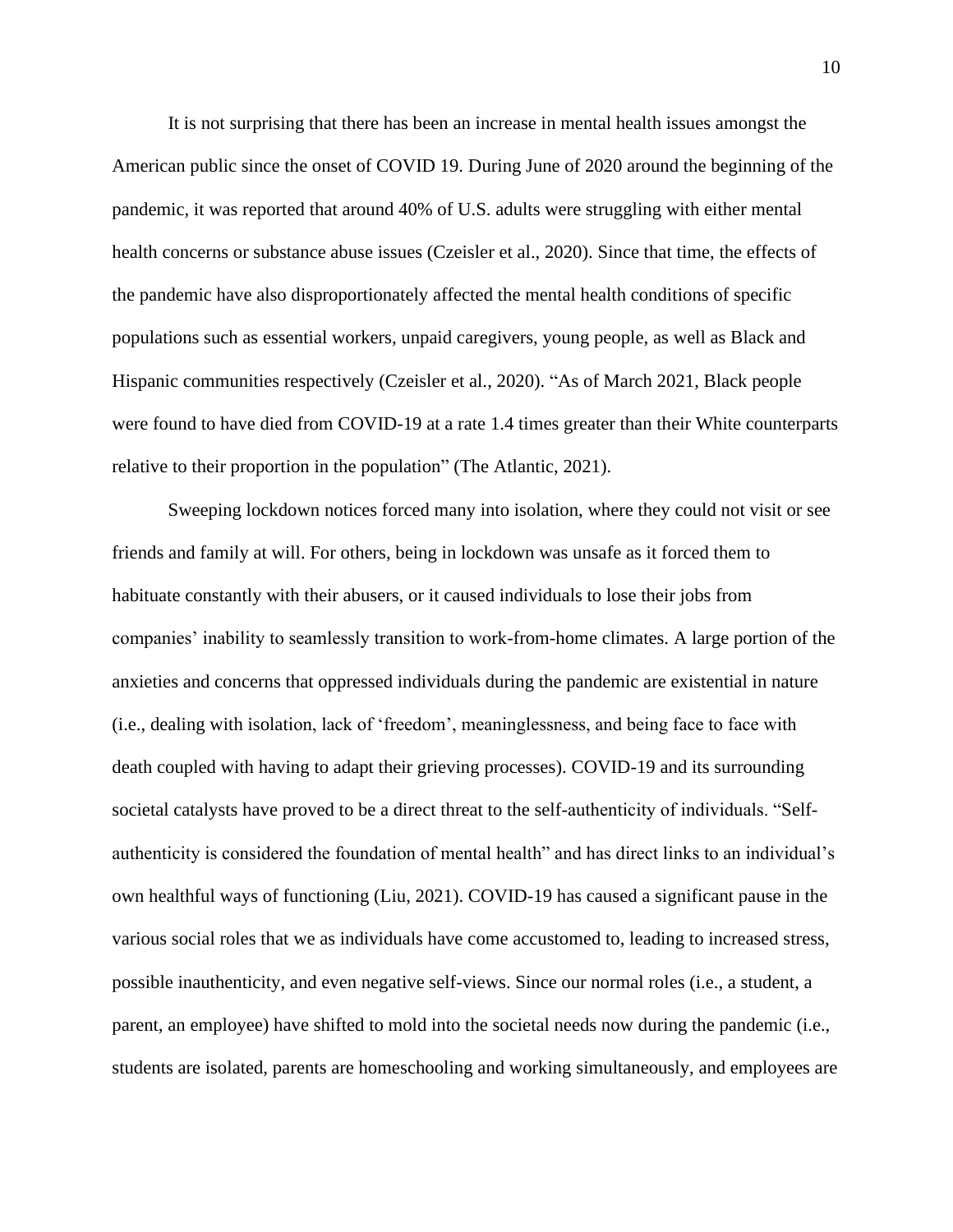considered heroes or essential), much has changed about how we view our existence (Liu, 2021). This abrupt and continual disruption of personal life continuity within each of us has posed a shift toward individuals becoming more aware and more susceptible to existential crises than pre-COVID-19.

Since existential concepts can be very broad and maybe intimidating, this critical literature review aims to allow more time for contemplation and reflection with a multi-faceted look at these topics regarding the human experience. While working to understand the effects on mental wellness during our current societal awareness of pandemic life, it is important to collect multiple perspectives regarding the human experience during COVID-19 and reflect on those human experiences. The investigation of certain existential themes can provide context for the themes and topics that are likely to arise in working with client in their navigation of life during the pandemic. The need for therapists able to explore these themes unabashedly and collaboratively is imperative.

#### *Liminality*

Due to the unpredictable nature of the coronavirus, it has challenged many people to exist in a liminal space between waiting for the world to go back to the way it was pre-pandemic (i.e., normal), and concurrently dealing with a new way of living (i.e., abnormal). Authors Chad Van De Wiele and Zizi Papacharissi in 2021 aptly described this liminality as "the sensation of acceleration and simultaneous impression that the world is on pause" (p. 1145). "Liminality implies there will be an end to the transitional liminal temporality", which has proven to be anxiety inducing to some since the end of the pandemic is yet in sight (Gavin, 2021, p. 93). One of the difficult pieces of this temporal reality we have entered in, is that both the client and the therapist cohabitate in this liminal space. Because of this, the importance of co-regulation as self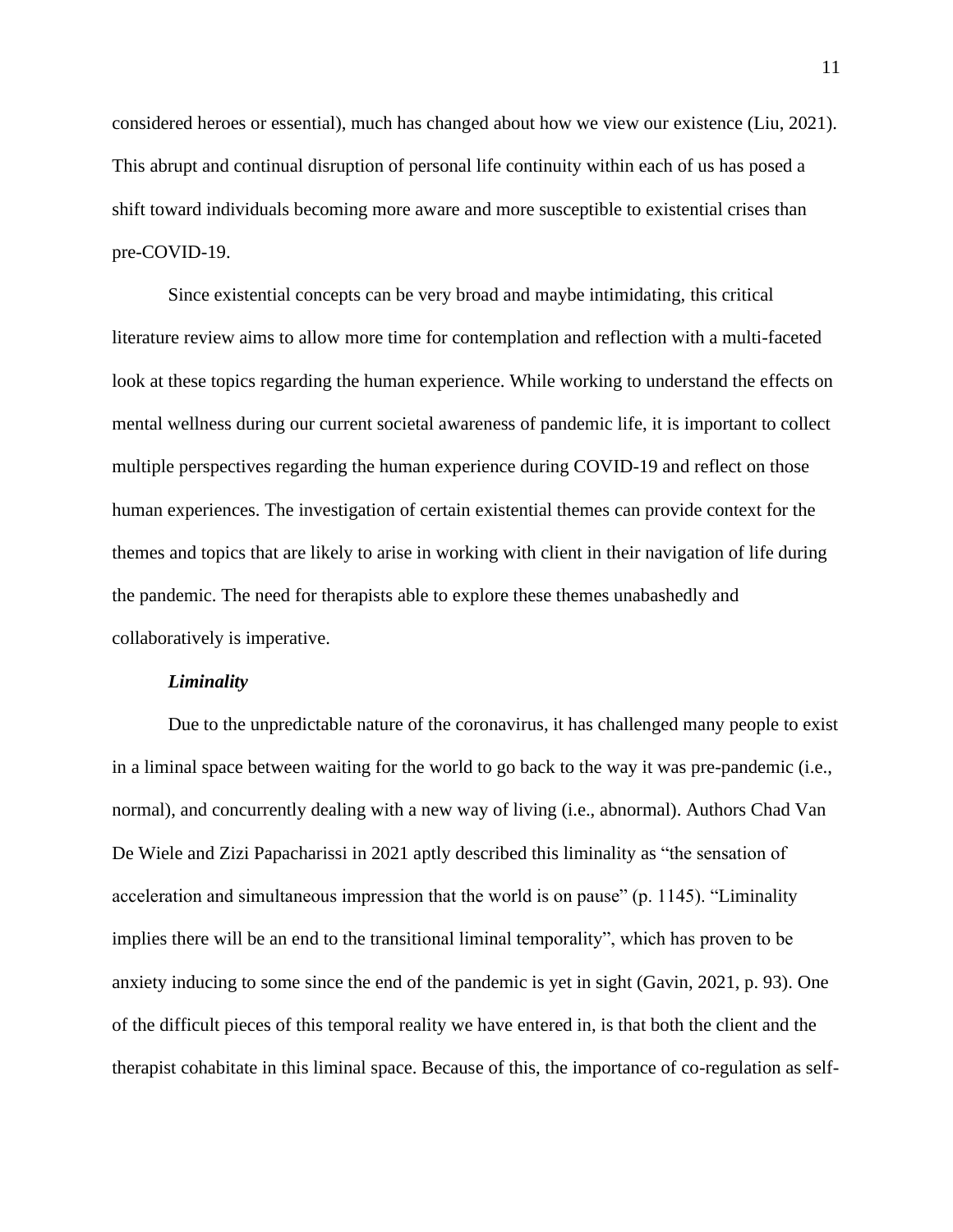regulation becomes more pertinent, and the nature of the relationship between the therapist and the client shifts. In Deborah Green's 2021 article, "Enduring Liminality: Creative Arts Therapy When Nature Disrupts", she states:

My focus as therapist thus shifted from working toward reintegration—(when will there be a new-normal to re-join?)—toward helping clients endure, in

generative ways, this liminal flux unleashed by natural disaster (p. 78).

In this context, one can consider COVID-19 to be a worldwide natural disaster, as it has caused great lengths of disruption to many in its wake. Our usual routines and sense of familiarity has dissipated amongst the backdrop of natural order crumbling.

The temporal rhythms that orient our lives have been disrupted; our experience of lived space has broken down; our relationship to our own bodies has been transformed; and the meaning giving projects that give life its purpose and direction are in limbo (Aho, 2020, p. 5).

The rhythm of stability is something that makes sense to humans at a deep level. When thinking of the direct impact the pandemic has had on the very atmosphere of our society, it is not so far off to say our fundamentals of living have shifted.

## **Existential Themes Explored Through Art**

## *Freedom*

One of the things that has been challenged heavily during the pandemic is the concept of individual freedoms. Those struggling with their freedom being infringed upon, either their freedom of physical movement or communication with others, have found themselves in an internal conflict on how to cope. This is especially evident regarding the ability of people to freely leave their home during lockdown. As Kevin Aho states in his 2020 presentation, "staying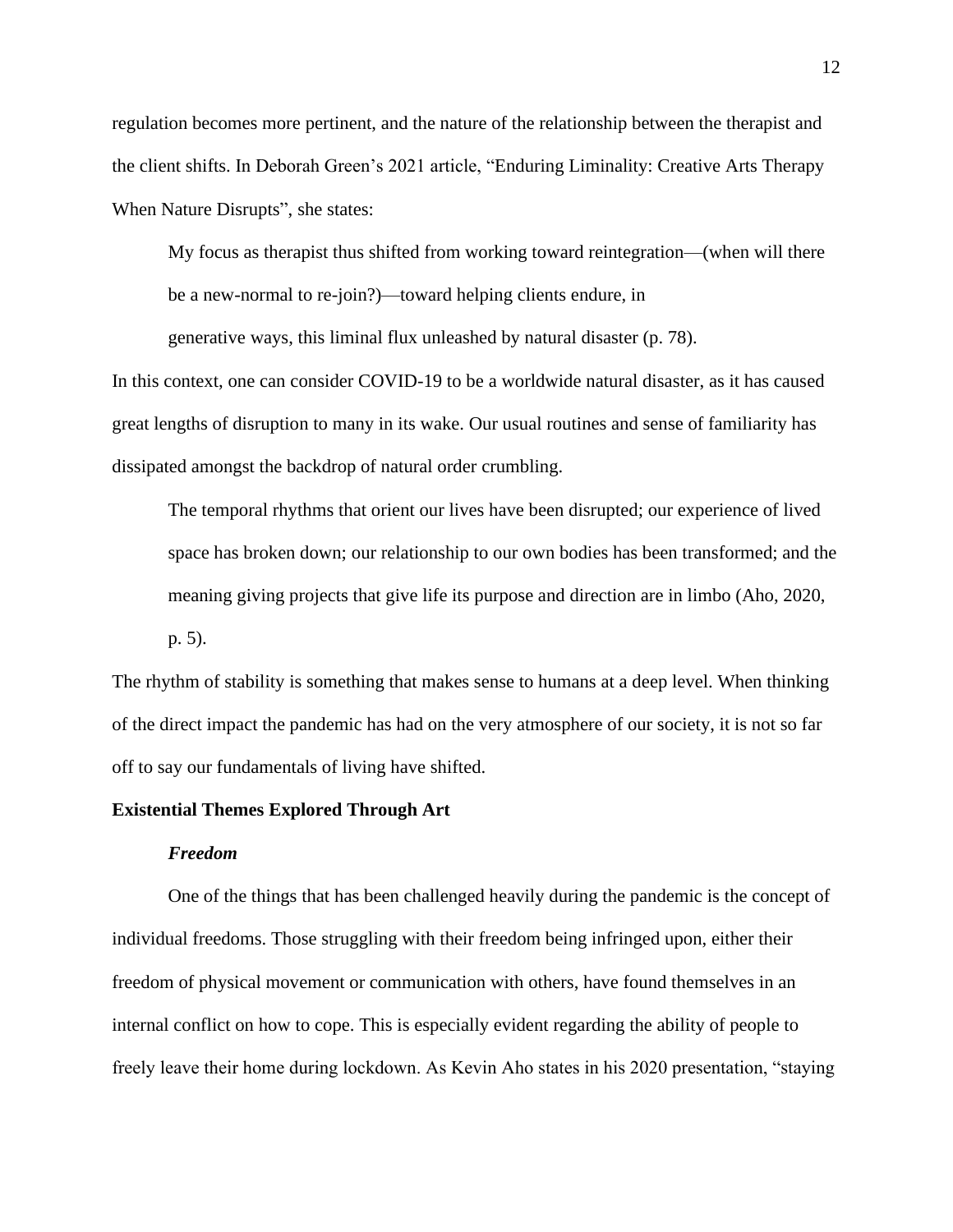at home may actually be contributing to the feeling of not-being-at-home" (p. 16). This powerful sentiment exemplifies that the feelings of being home is significantly tied to our structure and habitual ways of living each day. When not being able to get the choice to have our regular schedules, it can feel as if our freedom is being extinguished.

From an existential point of view, Jean-Paul Sartre claimed that we as humans are not only free, but "condemned to be free," against our own will because we were not the choosers of our own existence (Karkkainen, 2020, p.104). One of the ways that existential art therapy can be paramount in the conversation around freedom, is the freedom to be creative cannot be stopped. The choice of choosing art materials and the act of creating is something that gives the individual a renewed sense of control. While other elements of their day-to-day life may be restricted or altered, the art making process is something that not only gives people the opportunity to make their own choices unabashedly but can allow them personal power.

## *Boredom/Meaninglessness*

"Boredom, emptiness, absence of meaning…are struggles that afflict people who live without imagination" (Moon, 2009, p. 67). One of the consequences that can stem from boredom is the inability to make art or the stifling of creative energy in general. "Profound boredom is a mood that tunes us to the world as a whole; it is an atmospheric or global feeling where our apathy or lack of interest is not directed at particular things; it is directed at everything" (Aho, 2020, p.13). Observing boredom in more simplistic terms, it has also impacted the way we go about our daily routine. Being forced to work and live at home with minimal connection to the outside world has proven to be the proper ingredients for monotony and therefore making creative thinking more difficult. To pass the time, many have focused their attention to social media platforms to attempt to connect with others online about the experience we are all facing.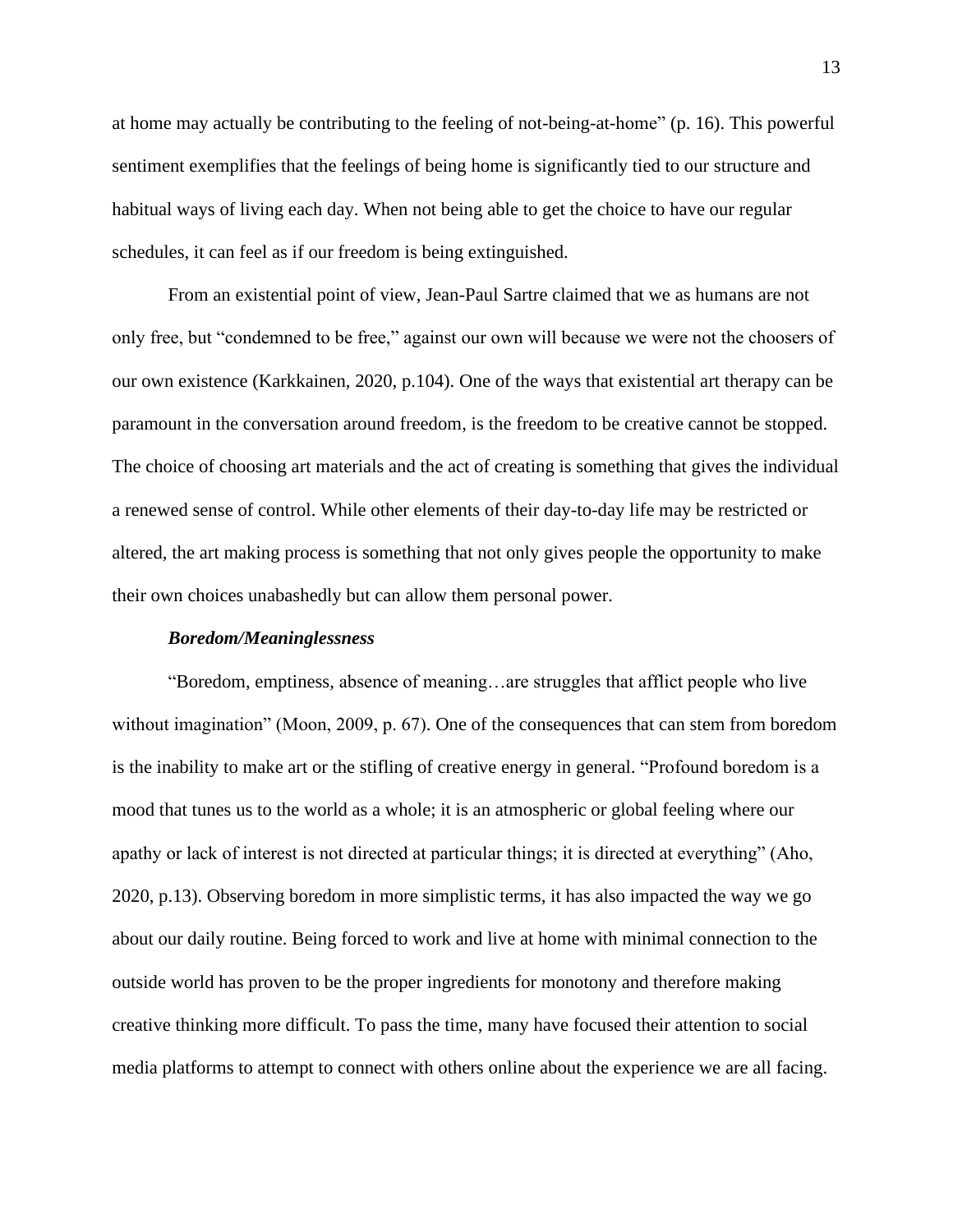Often boredom is the result of a meaningless conceptualization of life as it is known for an individual. "Meaninglessness is experienced as a person's wish for a sense of purpose and value within a world that is structured both randomly and senselessly" (Meredith, 2007, p. 27). Existential art therapy can help focus the process personal meaning making, back towards the client and their own inner desires (Moon, 2009).

## *Death/Non-Being*

Throughout the pandemic, we as a global community have had to bear witness to the fragility of life. The fear of infection increased as the death rates increased. Along with the fear of uncertainty that comes with death, the instinct of the human grieving process which normally would help to soothe, has been uprooted. Families were forced to bury loved ones without being able to hold communal grieving ceremonies; the ability to come to terms with the harshness of life's suffering has been made tremendously difficult when forced to do so in isolation. With the ever-evolving nature of the virus, folks are constantly living in fear of death since the illness presents itself so different amongst individuals. Coping with this uncertainty is not only a daunting task, but it is one that is often too painful for words. Through the utilization of existential art therapy, one can candidly address the concerns of death and non-being alongside the act of creation and birth (the 'birth' of an art piece) (Janson, 1971).

The purpose of facing death for existentialists is to experience life more deeply and fully. To face death is to motivate oneself to drink with great enthusiasm from the cup of life. Obviously, this is not a call for morbid preoccupation about life's end, but instead a call to shed external trappings and roles and to live in the now as an individual self with freedom of choice. (Becker, 1973, p. 147)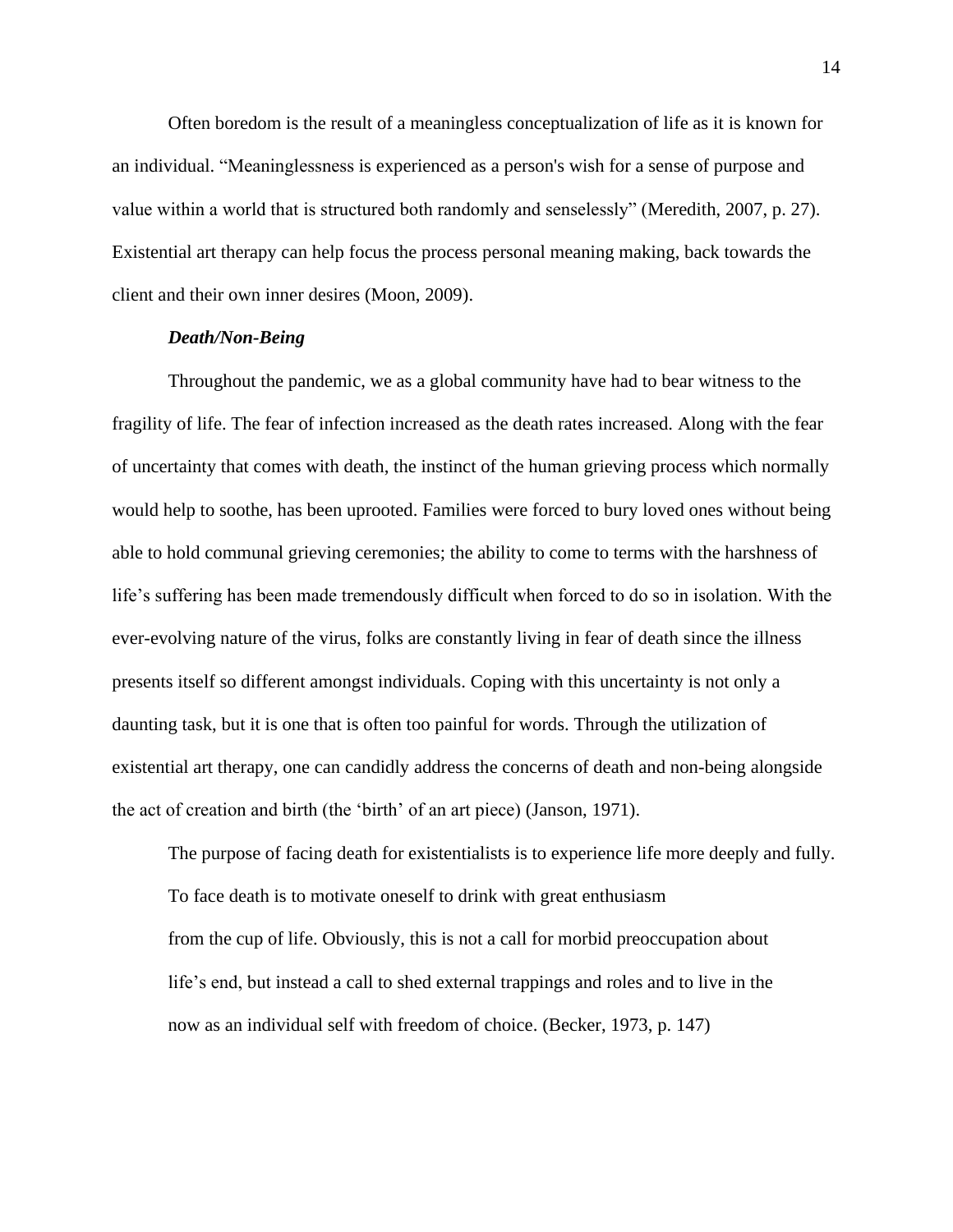In existential art therapy, the therapist, and the client instead of shying away from approaching the often tough to process concept of death and dying, embrace the questions and emotions that come from the conversation and utilize art to better come to terms with it.

It is also worth noting that throughout the COVID-19 pandemic, many people have also been grieving many non-death losses because of such a drastic shift in daily routines and ways of viewing the world. An example of a non-death loss is the loss of exchanging handshakes or hugs with people you encounter. Another example would be the loss of the ability to go mask-less indoors and in some cases outdoors. Though on a smaller scale, these loses can accumulate and generate a very specific kind of grief that can affect an individual's perception of their quality of life.

## *Alienation/Isolation*

The concepts of alienation and isolation are critical components of the COVID-19 pandemic experience that have confronted the masses. Being forced into individual isolation to protect oneself from illness elicited an eruption of separated feelings from many people. This also effected how we were able to contact and connect with loved ones. For example, those in assisted living communities were shut out from visitors for fear of infecting their vulnerable population. However, this isolation at times worsened cognitive decline in older populations who were kept from being with family members directly.

Alienation can be felt by those who contracted the COVID-19 virus. The definition of alienation in this context is, "widespread state of disconnection, mystification, and a general state of disempowerment that affects broad segments of the general population" (Burston, 2014, p. 283). Those who were not yet infected would distance themselves as far as possible from those who are sick. Alienation also is felt by communities in relation to vaccination status. Those who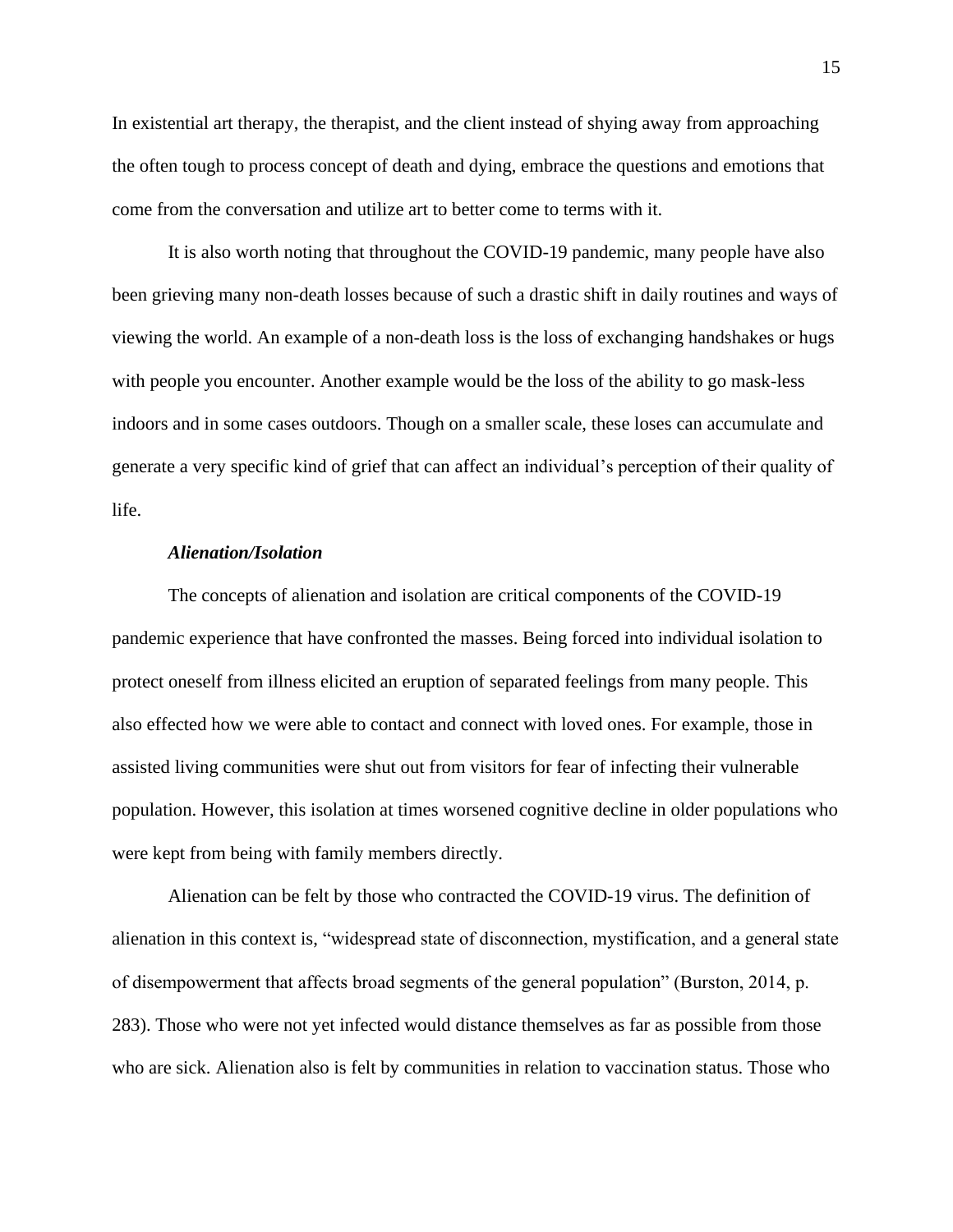were vaccinated shamed those who were not and those who weren't shamed those who were, creating a cycle of distrust. Overall, there has been a large decline in the way we observe togetherness in our communities as we have been primed to see contact with each other as an ever-present danger.

#### *Identity/Independence*

"The tasks of creating one's identity and establishing meaningful relationships to others takes courage and steadfast independence" (Meredith, 2007, p. 25). "As I am largely isolated in my house, the outside world that was once so familiar and home-like to me has become Frightening" (Aho, 2020, p. 11). The concept of self-actualization is something that was put at risk in the wake of COVID-19 due to the limitation of personal independence. Though more of a westernized perspective, "self-actualization is often synonymous with attaining status" (Kenrick, 2017). Due to the inability for certain people to attend their jobs and act in ways synonymous with self-actualization, many folks experienced the stagnancy of a plateau in personal progression. This has direct consequences for identity development as Western society holds one's professional successes synonymous with individual identity and worth.

Being indoors with oneself for extended periods of time, for some allowed an opportunity to focus on their identity. Many people who started the pandemic with a certain belief or even way of presenting themselves, shifted due to having this newfound time and space to reflect inward. This process looked different for many. For example, some people may have used the pandemic as an opportunity to focus on regaining their health through exercising and learning better personal grooming habits. Others, without the structure of the expectations of being exposed to the outside world, loosened up their rigid habits or perhaps took risks in their appearances and ways of daily life to soften their personal burdens at home.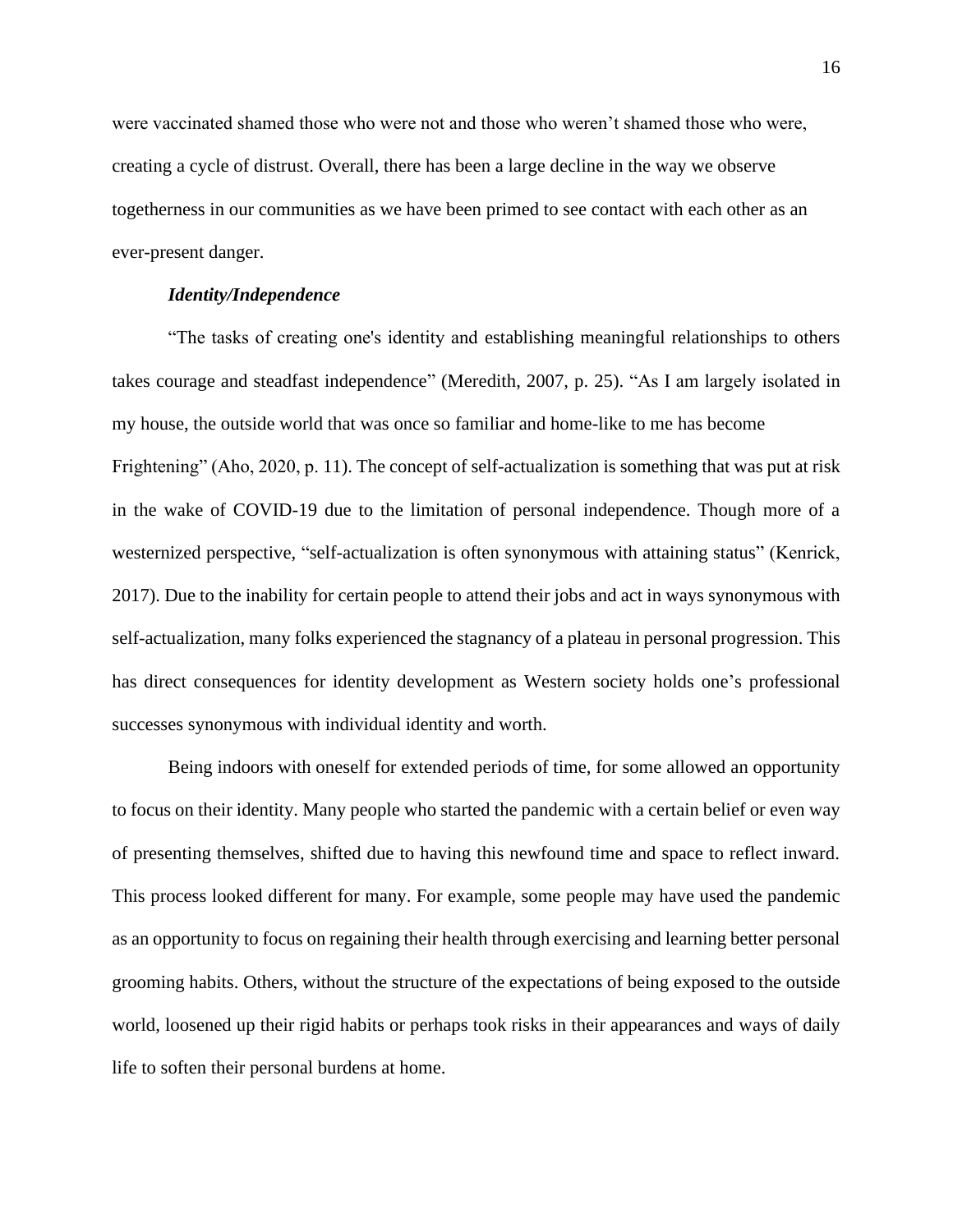#### **Collaborative Artmaking and Trauma Processing**

An important experience that existential art therapy can provide is an ability to create an open space for communal art making to be witnessed (Moon, 2009). The act of creating art together is something that reinforces the therapeutic relationship and can help bridge gaps of feelings of awkwardness that come from creating if it's something that is outside of a client's comfort zone. In the times of COVID-19, the concept of communal artmaking looks a bit different when therapists and client's alike are expected to maintain social distancing procedures. However, art therapists can work to create a communal art making space via video conferencing platforms that share elements that are present in the physical space. For example, those participating can share their artwork by pointing their camera towards their art as they create, as well as leaving their microphone on to allow for the sound of art making to filter through their computers. The way we go about sharing our work with others has needed adaptation while we all are processing the distress of the pandemic.

It is worth noting that the transition to the digital space has not been completely without error or trial. Many clinicians have struggled with the issues that can arise from utilizing zoom with clients (internet issues, technology malfunctions, etc.). Some clinicians were limited based on their location and their place of employment if they were unable to seamlessly transition to telehealth services with their clients. This can have a direct impact on the collaborative process that art making and could make things difficult for proper processing with clients artistically.

## **Method**

The search criteria for this literature review involved delving into the specific components of existential art therapy. The search engines that were utilized were both through Google Scholar, as well as EBSCO through the Lesley University online Library database. Some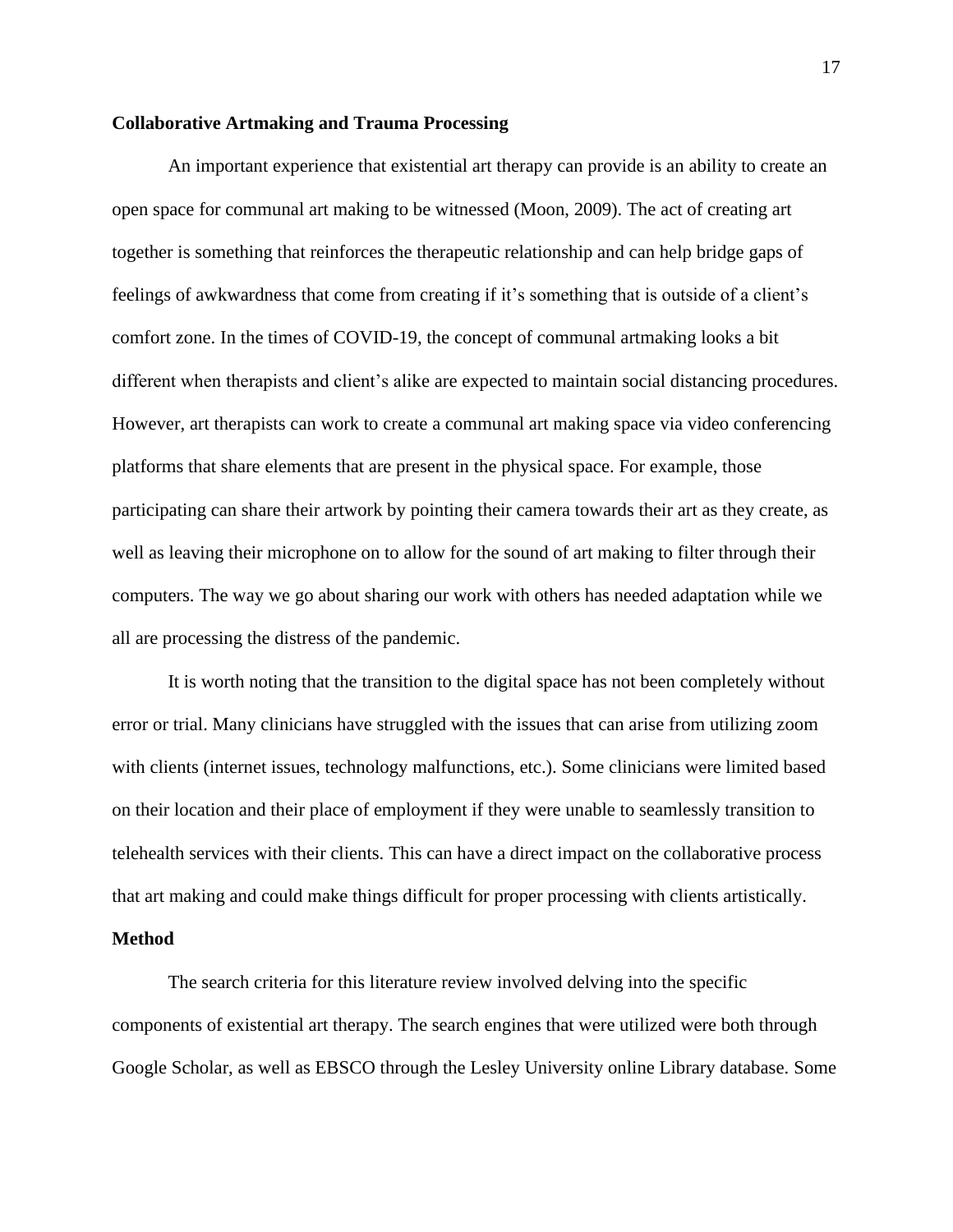of the specific search terms used were existentialism, COVID-19, Art Therapy, Existential Art Therapy, and liminality. Peer-reviewed research articles as well as personal documentation of effects and instances experienced during the pandemic were used as preliminary supports in this paper. Research about the detailed information about COVID-19 was gathered from the Johns Hopkins Website as well as The Atlantic. Specific consideration was taken to focus on articles that were directly related to the COVID-19 pandemic and the experiences of those in western society. Some exclusion criteria were placed on the experiences of children during the pandemic mainly because the topic of this paper is meant to explore the benefits of existential art therapy with adults specifically. the experience of COVID-19 is new, there were a limited number of articles talking about the inherent connection between the pandemic as well as art making.

## *Arts-Based Research*

Arts-based research (ABR) can be used to further explore topics and engage in deeper reflection while utilizing artistic expression to enhance the methodological approach of researching themes. To further explore the existential themes focused on in this literature review that have been prevalent in the wake of COVID-19, I have chosen to engage in my own ABR to further explore the importance of the existential themes in art therapy that have arisen since the rise of COVID-19. Specifically, I engaged in an el duende artistic reflection to process the different layers of existential themes and considerations. El duende is a term coined by the Spanish poet, Frederico Garcia Lorca, meant to signify a mysterious power than resembles qualities of the wind, that can be felt by everyone and anyone, yet is not always visible or explainable to the naked eye (Lorca, 1998). By catching these moments of creativity throughout the literature review process of existential themes, I have decided to utilize painting and assemblage to document my processing of each theme on one 24 in x 36 in canvas. "Evolution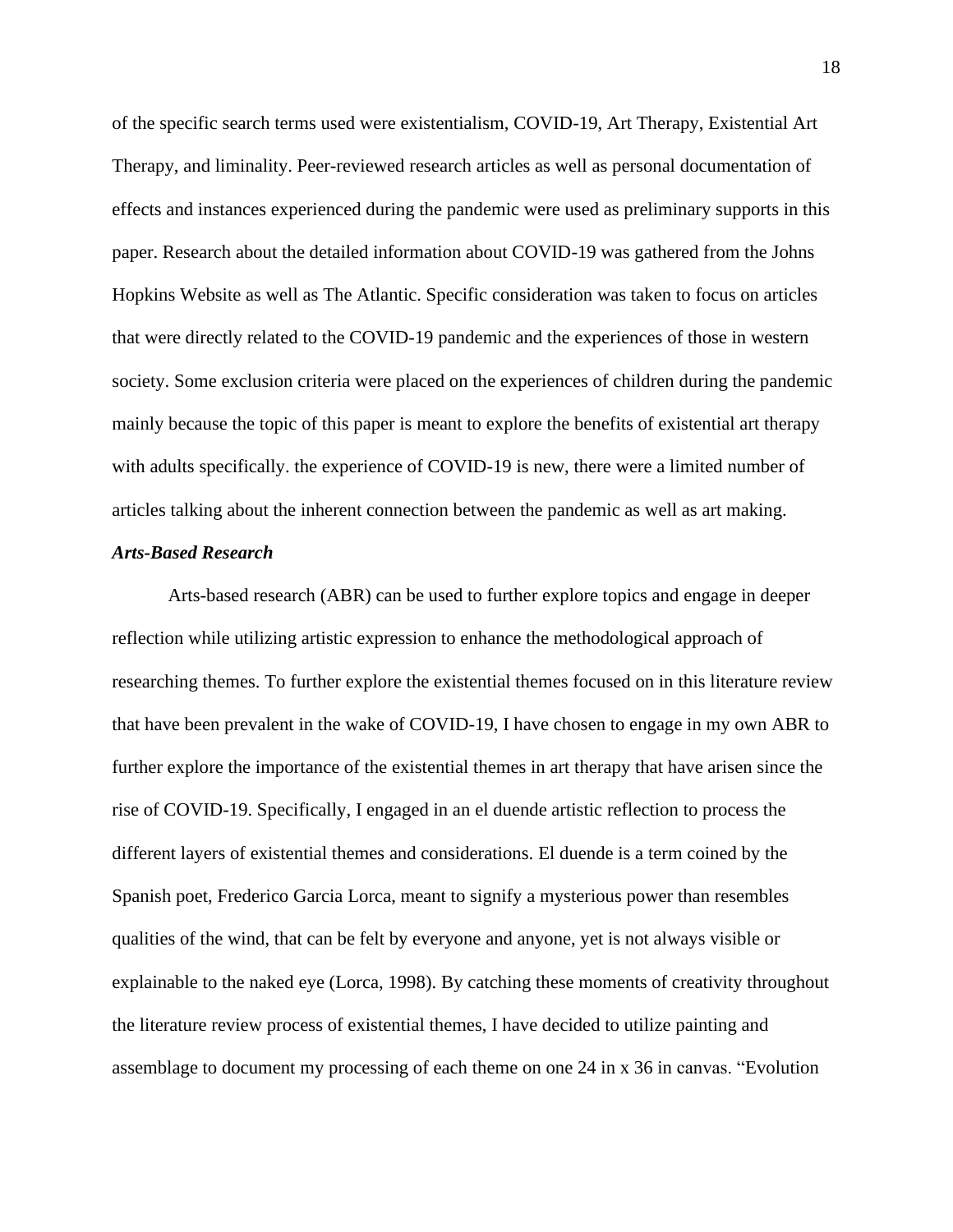through layering is a powerful metaphor" (Miller, 2012, p. 169). Through each evolution or cycle of the painting, there is a brief pause and reflection period that is documented through photography to observe the gradual transformation between expressions. For my personal el duende process, each evolution is tied more directly to the exploration of one of the existential themes that can be processed through existential art therapy (freedom,

boredom/meaninglessness, death/non-being, alienation/isolation, independence/identity) to serve as an example of the process. It is to be noted that my exploration is different than the traditional existential art therapy process, as my artwork was completed independently and without a therapeutic alliance as would be essential in its application or usage with therapy clients.

## *El Duende (Arts Based Research)*

To explore the elements of existential art therapy, I challenged myself to engage in an el duende art process to understand better the different themes. Each phase of my el duende art process was observed in pauses where I would contemplate a specific existential theme and then create. Before moving onto a separate theme, I chose to photograph the stage that the canvas was in to witness the overall process. By doing this type of artistic reflection, my intention was to allow unconscious and conscious feelings surrounding each existential theme to flow spontaneously on the canvas. Observing over time the multiple layers of transition in the artwork also signifies a significance on process when engaging in existential artistic exploration. The first pause was a deep focus on the concept of freedom in Table 1.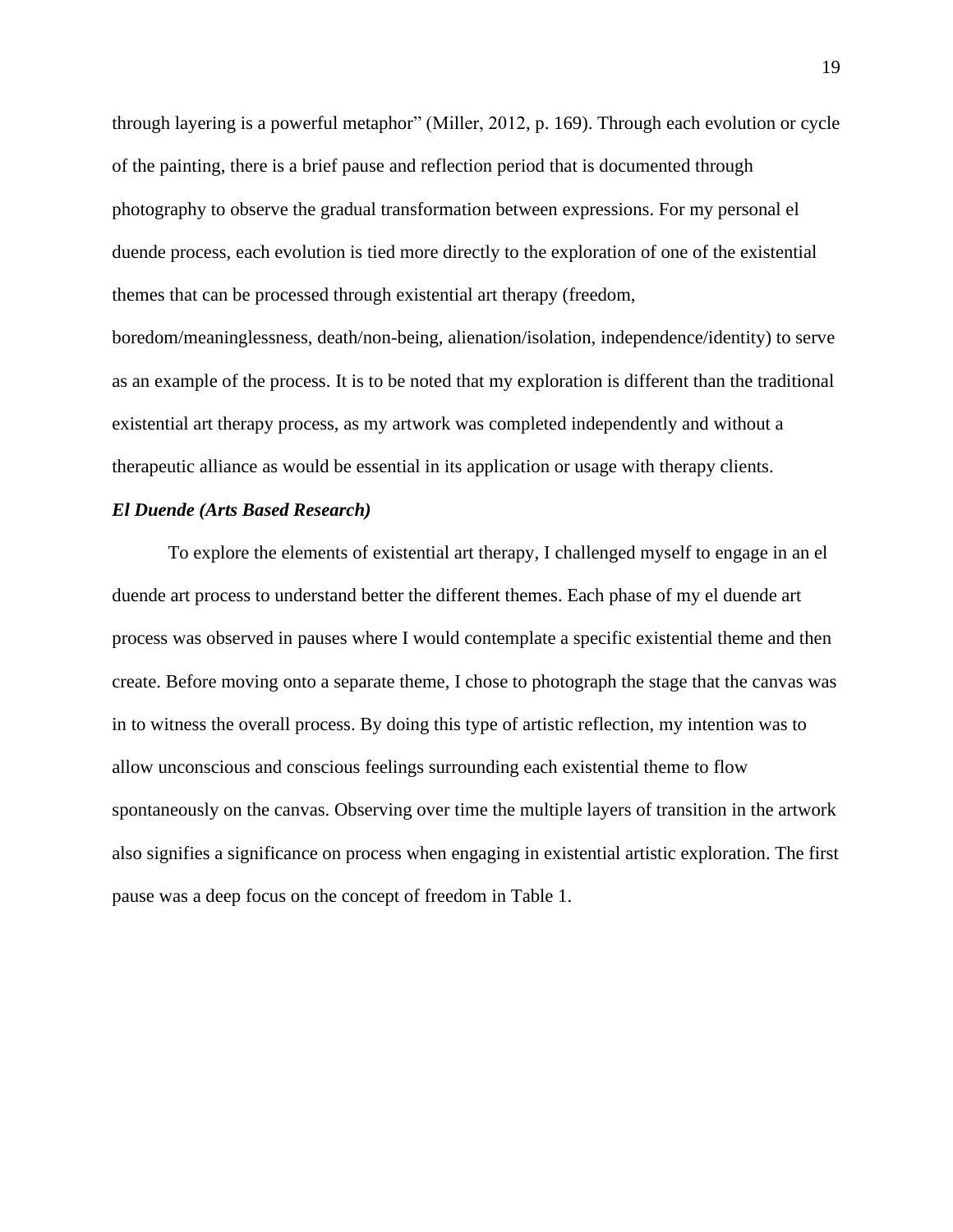#### Table 1.

Artistic Pause Photographs Reflection of Pause

#### Pause 1 - Freedom



## Pause 2 - Boredom and Meaninglessness



 In exploring the concept of freedom in the age of COVID-19, I was drawn to a very limited color palette and the act of creating wispy marks on the canvas. Blues and reds and white, perhaps meant to represent the American flag, swirl around one another to make use of the space provided to us in life. The choice to creating a whirlwind of flowing lines with the brush to me evoked a sense of sovereignty and fluidity. The canvas was then outlined with deep black to act as a containment factor. COVID-19 has condensed our personal freedoms to fit within the parameters of what is deemed safe by our nation's mandates and legal policies. Despite this, much like Jean-Paul Sartre believed there is a pervasive concept of freedom that exists internally, as we are to some extent "condemned to be free" (Karkkainen, 2020, p.104).

 In the second pause of the el duende process, I began to explore the concept of boredom and meaninglessness. In this process, the black paint is covering the original wispy nature of the first painting. Much like boredom encroaches on our lives and leaves our perspective devoid of color and interest, boredom evokes a sense of the void or nothingness. Covering the entire canvas in dark black paint except for one small portion helped to reinforce the sensation of being overwhelmed with monotony. Meaninglessness, similarly, to boredom, invades on feelings of freedom as it begins to cover up the purpose behind choices we make in our day to day. Reflecting at the exploration of boredom and meaninglessness as important concepts to process in existential art therapy, I am brought back to the quote by Bruce Moon that states: "Boredom, emptiness, absence of meaning…are struggles that afflict people who live without imagination" (Moon, 2009, p. 67). This lack of imagination that has struck many during the pandemic, has made the act of creating so much more difficult for some.I began to grapple with this lack of imagination when reflecting on my personal boredom in enduring the pandemic.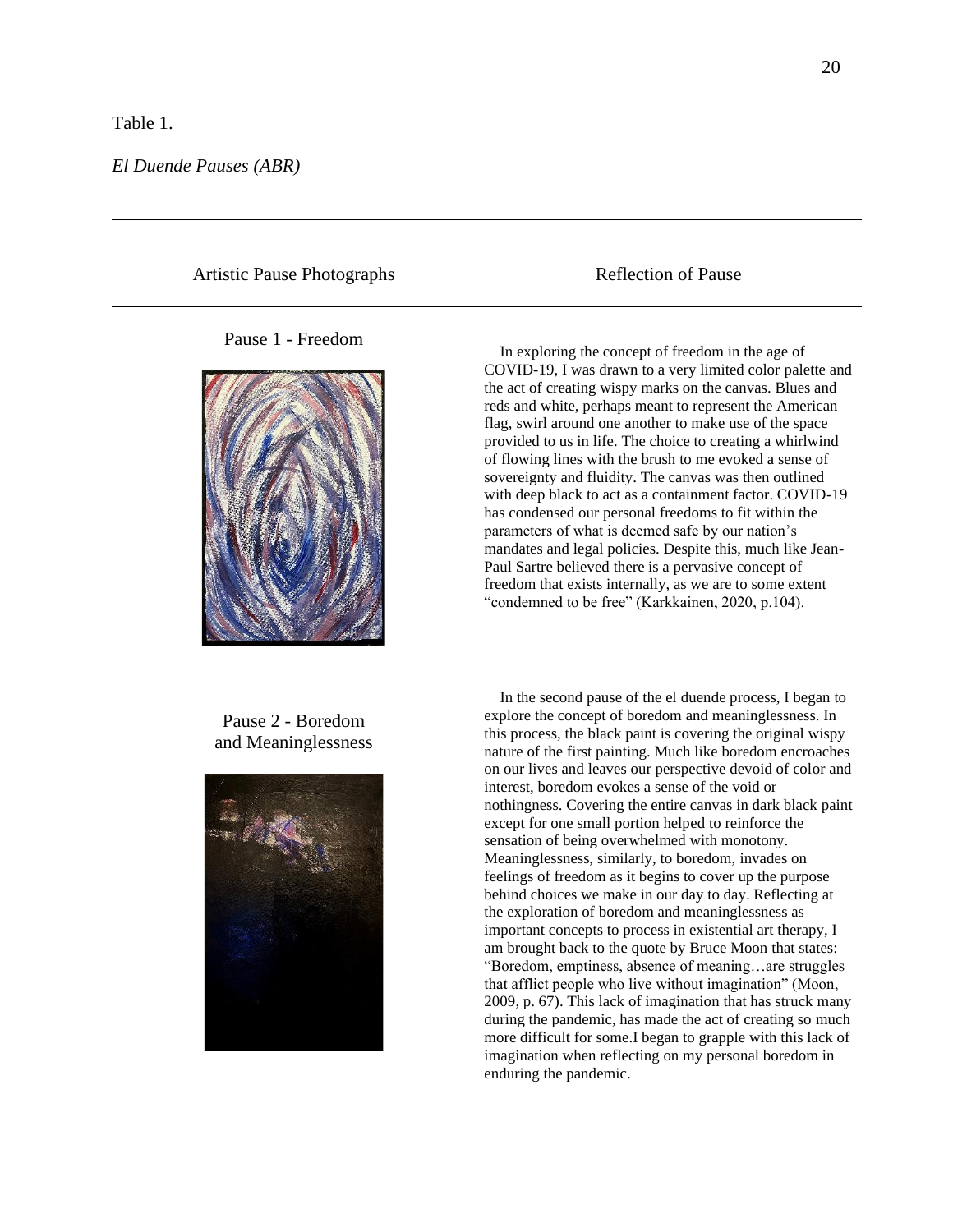Pause 3 - Death and Nonbeing



 In exploration of the concepts of death and non-being in the third pause, I decided to continue with the covering of the canvas completely in black (Figure 3). This emphasizes the nature of humanity and the choice of succumbing to the void of the unknown that is death or non-being. On the layered and blacked-out canvas, images and textures were an assemblage that connected to the greater concepts of traditional grieving and death. There are images of skulls, solemn music notes, Lace doilies, and depictions of church windows alongside black and white photographs. In this case, I felt that the materials and individual choices were significant in understanding and processing the context of death. I witnessed my own shift in personal relevance as I felt a deeper sense of personal connection and relatability to this stage of the painting process.



Pause 4 - Alienation and Isolation In the fourth pause of the el duende process, concepts of isolation and alienation were examined through the implementation of boxes and cages. I was challenged and had to force alterations from any engagement after the third pause. In the el duende process, avoidance of and the want to settle for one iteration can be a typical experience; I found I had to push myself to continue with the art making, which is essential to the el duende way of processing (Lorca, 1988). The concept of isolation in Figure 4 brought up feelings of the physical realm being controlled and locked up. Unlike Figure 3, there is a reintroduction of the red and yellow colors onto this layer as isolation for me does not always equate to depressive and sad states. The yellow and the red colors seem to challenge that assumption. However, in thinking about the harshness of alienation, one can observe the dripping lines of paint in each of the human boxes. With this drip, the expectations of the outside world are affecting even the internal world of the isolated.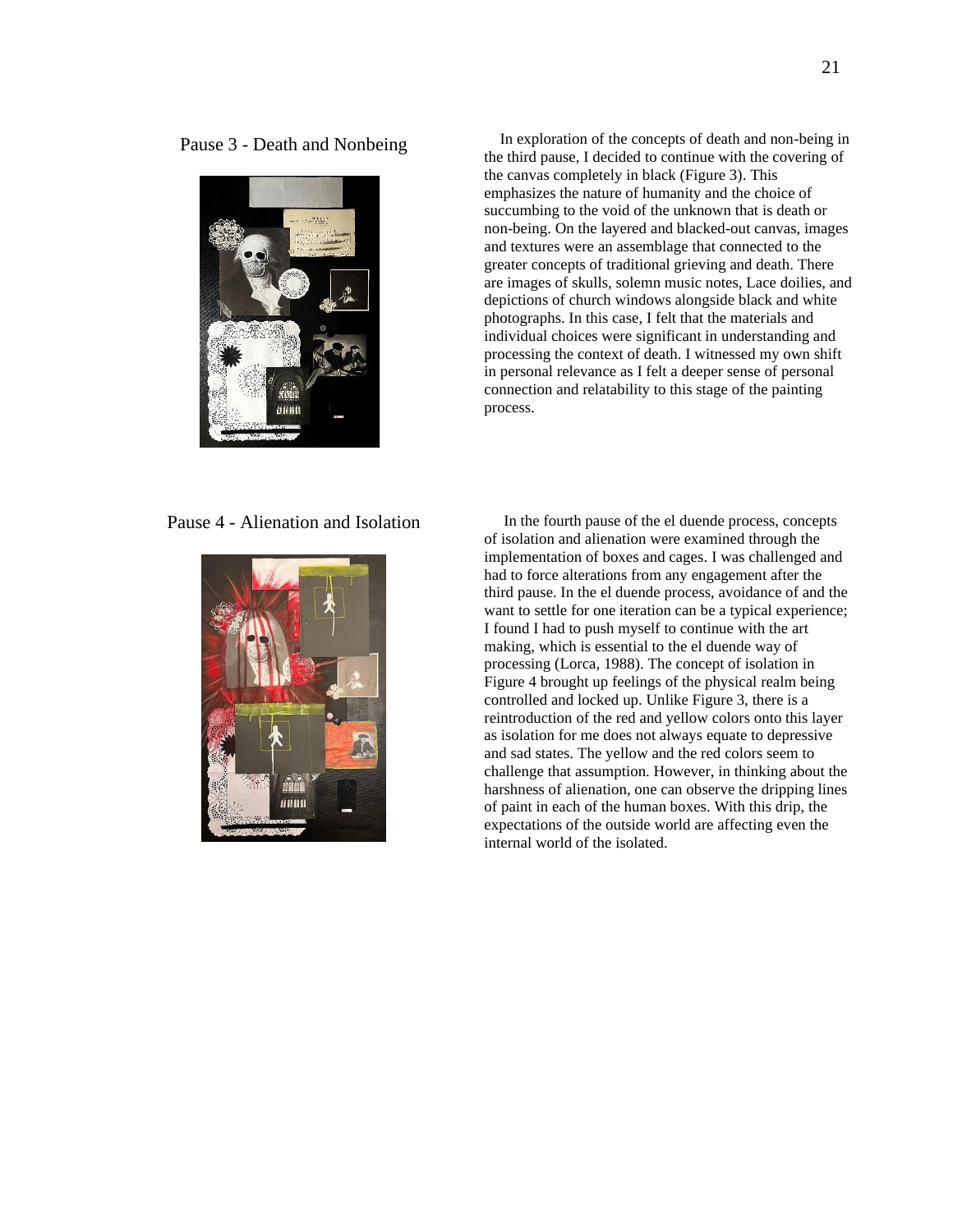

Pause 5 - Identity and Independence<br>
Pause in this el duende process explored the<br>
parameters of identity and independence<br>
parameters within the content concepts of identity and independence within the context of COVID-19 (Figure 5). For this last pause, I felt an explosion of energy culminating from my wish to experience what identity looks like and feels like. The entire surface was completely covered in yellow paint. At the center of the painting is a paper silhouette of a woman figure suspended in space. When reflecting on the personal experience of transcending these previous themes and finishing with identity, I felt a sense of human togetherness and vulnerability. The braveness of the figure to exist on top of these rugged textures and shapes behind it sets a tone of independence and surprisingly enough, is reminiscent again of that initial freedom.

Overall, the el duende process served to mirror how the existential art therapy process can be used to process these larger concepts. Coupled with the facilitation and supportive relationship of an existentially mannered therapist, the exploration of these themes using various materials can serve to help the client or individual make sense of these larger topics and break them down. In this processing, one can witness and understand their personal struggles and victories associated with each matter.

## **Discussion**

Existential AT can help both the client and therapist alike process the complexity of these existential themes through collaborative artmaking and through building a compassionate therapeutic relationship. One of the ways that art making can help with processing existential concepts that have arisen during the pandemic, is the act of art making itself inherently gives the artist control. "As artists freely choose how to work on a particular piece, their decisions place limits on the chaos of possibilities" (Moon, 2009, p. 112). For those who are contemplating and battling a loss of freedom during the pandemic, art making allows folks the opportunity to regain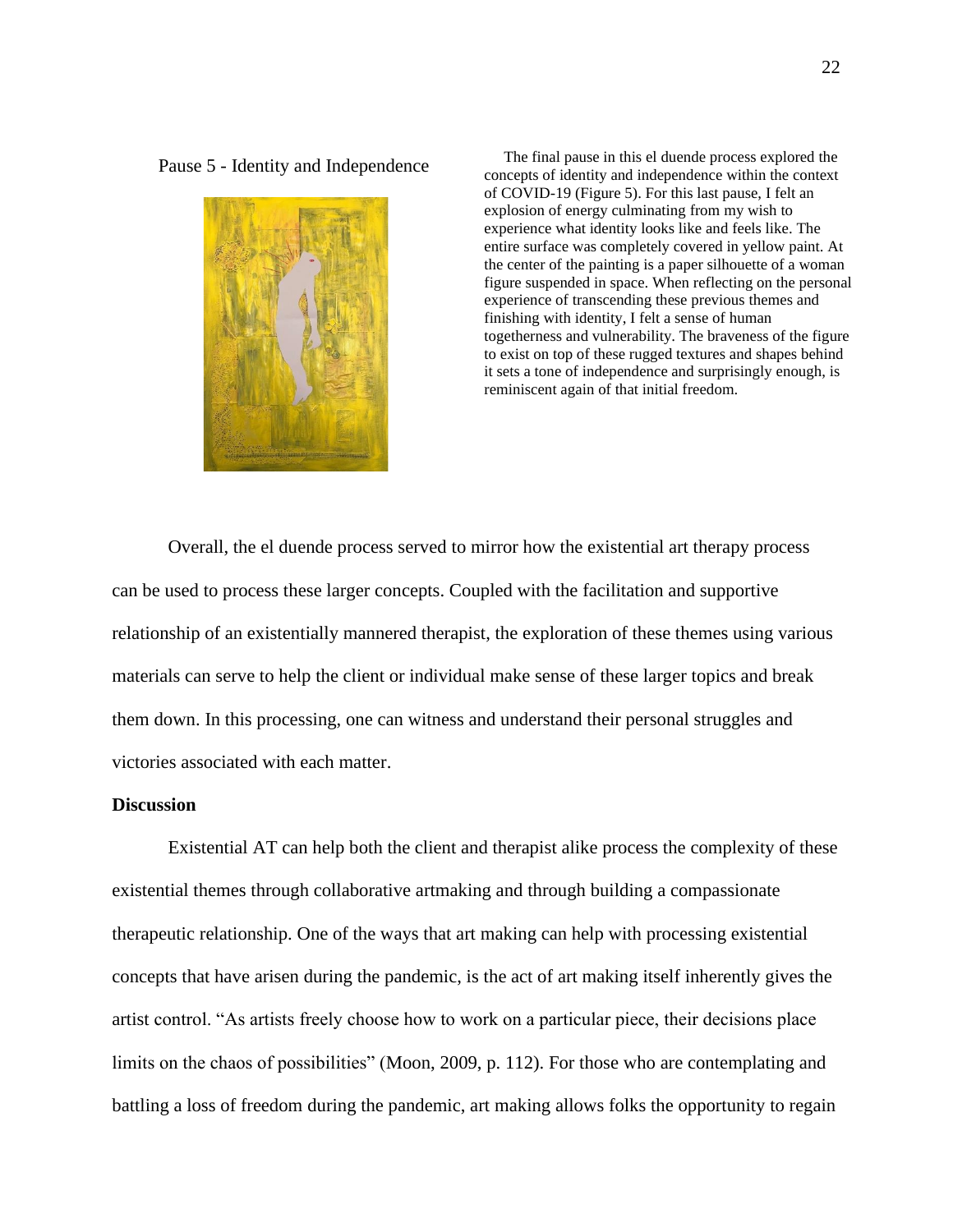autonomy in decision making and choice. For example, in my own ABR, utilizing the canvas as a space to collect the kinetic energy that I felt was so deeply connected to the concept of freedom in Western society, the brush strokes on the canvas helped to identify the invigorating sensation of American freedom as shown in Table 1, Pause 1. Reds, white, and blues were present in my piece, echoing my personal understanding of what freedom looks like and how it is depicted in the United States. COVID interrupted this American sense of freedom by putting folks in lockdown to protect against spreading the virus (John Hopkins Medicine, 2022).

In processing the meaninglessness of life and working with a client on how they can make sense of it without defaulting to defensive intellectualization, art can help to fill the hole where meaning may be missing. COVID has brought with it a refined urge to understand and give meaning to our daily lives. This is where the importance of the therapeutic relationship comes into play. There is also a relationship that the client can create between the art piece itself and their own inner thoughts and feelings. When constructing personal significance in a life that inherently is meaningless based on existential beliefs, the ability to control one's own perceptions and one's own creative expression is powerful (Moon, 2009). Also, the art can be used to help come to terms with the overwhelming feelings associated with understanding meaninglessness. Color choice and usage of space on canvas can often reflect the sense of loss that can be associated with the lack of meaning as seen in Table 1, Pause 2.

As postulated by Moon, "meaning cannot be found within the individual in isolation" (Moon, 2009, p. 113). There is a great importance for those who have experienced the negative effects of isolation due to the pandemic, in receiving therapy. It is paramount to the processing and understanding of personal meaning, even if this connection is built in the virtual sphere. It is to be said as well that the richness of the therapeutic relationship is made evermore significant by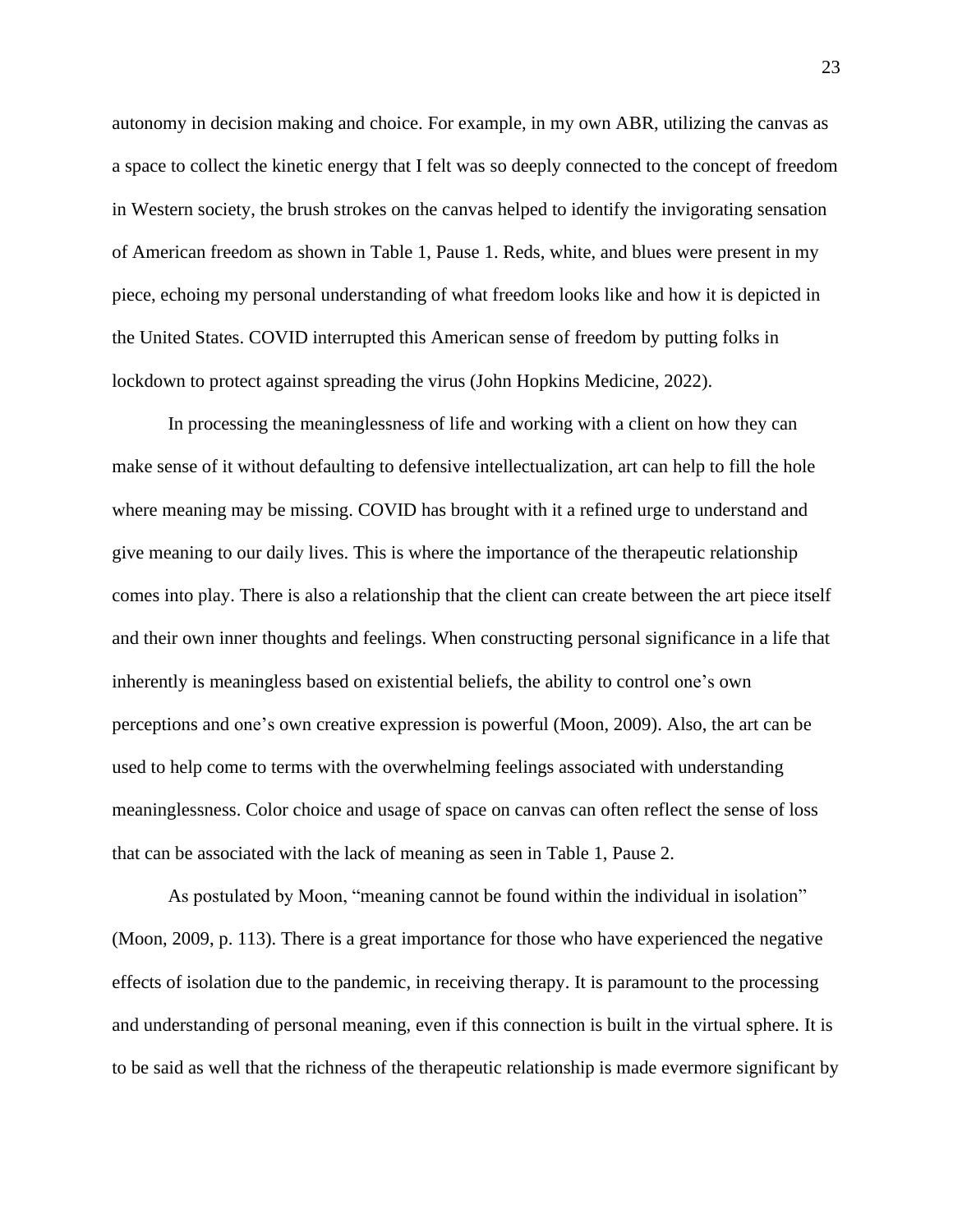the fact that both the client and the therapist are engaging in a parallel process since COVID-19 affects us all. Within this therapeutic relationship, there is a witnessing of the process together, allowing for collaboration. This parallel processing can be observed through the individual's artwork as well. If the therapist and the client both use art to process their interactions with one another, the art itself can act as its own entity in the therapy space (a visual dialogue), where expression and personal understanding may be witnessed tangibly. The concept of isolation and alienation for people during the COVID pandemic has heightened feelings of depression, anxiety, and has made those feel inhibited (Czeisler, 2020). In the el duende process, the canvas was in a state of individualization with the usage of various images as shown in Table 1, Pause3. To further that separation when thinking about isolation, cages were drawn around the largest figure to represent the feeling of entrapment in Table 1, Pause 4. This transition felt like an attachment on the already existing emotions surrounding grief.

Since the managing of death and non-being is different for many people, the processing of the concerns surrounding it can be explored by using personal artistic reflection. As feelings of grief and loss have been abundant during the pandemic, art can serve as a point of transference for people to express their emotions during the complex lifecycle of grieving. Not only that, but clients can use the canvas (or whichever medium is preferred) to explore death in ways that words sometimes cannot. Traditional images that have surrounded the westernized perception of death were used in my own processing, to serve as an example of the many concepts and ideas that death can illicit from people, shown in Table 1, Pause 3.

Artistic production helps to make our own emotions tangible so that they can be seen and felt. Once observed, the client can begin to regulate themselves through reflecting on their experience engaging with the materials. "Engagement with the arts might help to regulate our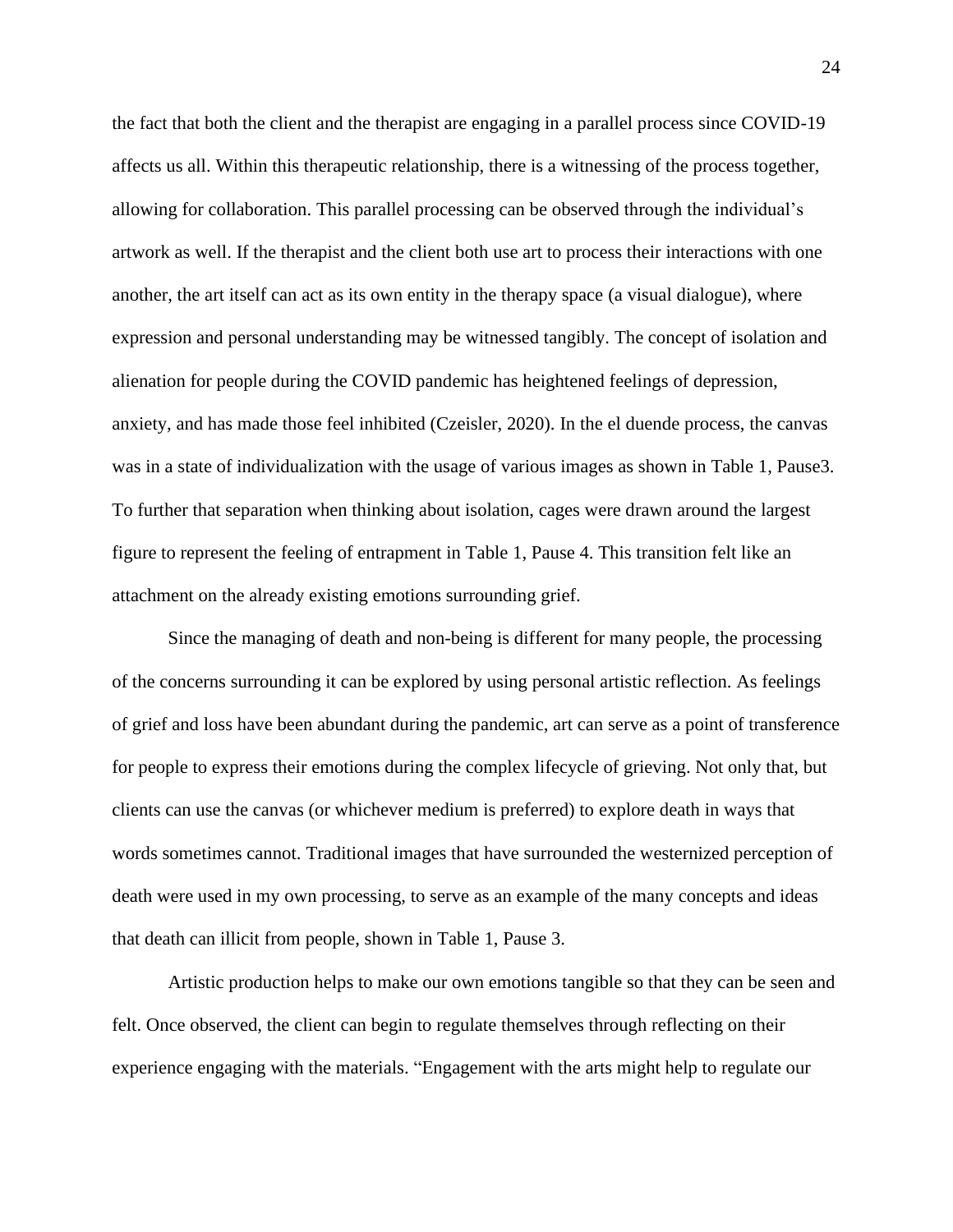emotions in three different ways: approach, avoidance, and self-development" (Drake et al., 2022, p. 2). The existential therapy space can allow for collaborative art making in a group setting in which each participant bears witness to multiple artistic processes, and therefore serves as a catalyst for their individual processing. By enabling clients to behold their own often times unconscious feelings towards certain existential topics through their art, it challenges the client to approach their fears directly. It also serves to strengthen our own individual understanding of identity and self. Through expression, and individual perception, one can begin to build upon their own personal values and ways of living. One of the critical elements of existential therapy is the importance of authenticity in accepting ourselves as we are (Neukrug, 2017). Through creative reflection, the canvas can serve as a mirror that helps us to witness sometimes unconscious thoughts and feelings toward self. This act can help us approach self-actualization (Liu, 2021). Through my el duende process, it was almost rightfully so that my final pause focused on independence and identity, as it served to represent a culmination of the previous themes, as they collided together to create a figure that stands out on its own in life (as I experience it), highlighted by a bright yellow light, seen in Table 1, Pause 5.

The creation of art in its various forms can a help individuals become more secure in their identity. As the pandemic has taken away a portion of our independence, the act of creating allows both the client and therapist to explore themselves in a safe and supported space that allows for artful handling as well as intentional contemplation. It gives room for clients to observe and recognize what has come up for them in their own experiences of living through the pandemic and to allow the materials to serve to dissect their own perception of self. Existential AT aims to encourage individuals to become aligned with their authentic selves through the process of creating and exploring big questions about the complexity of life as we know it.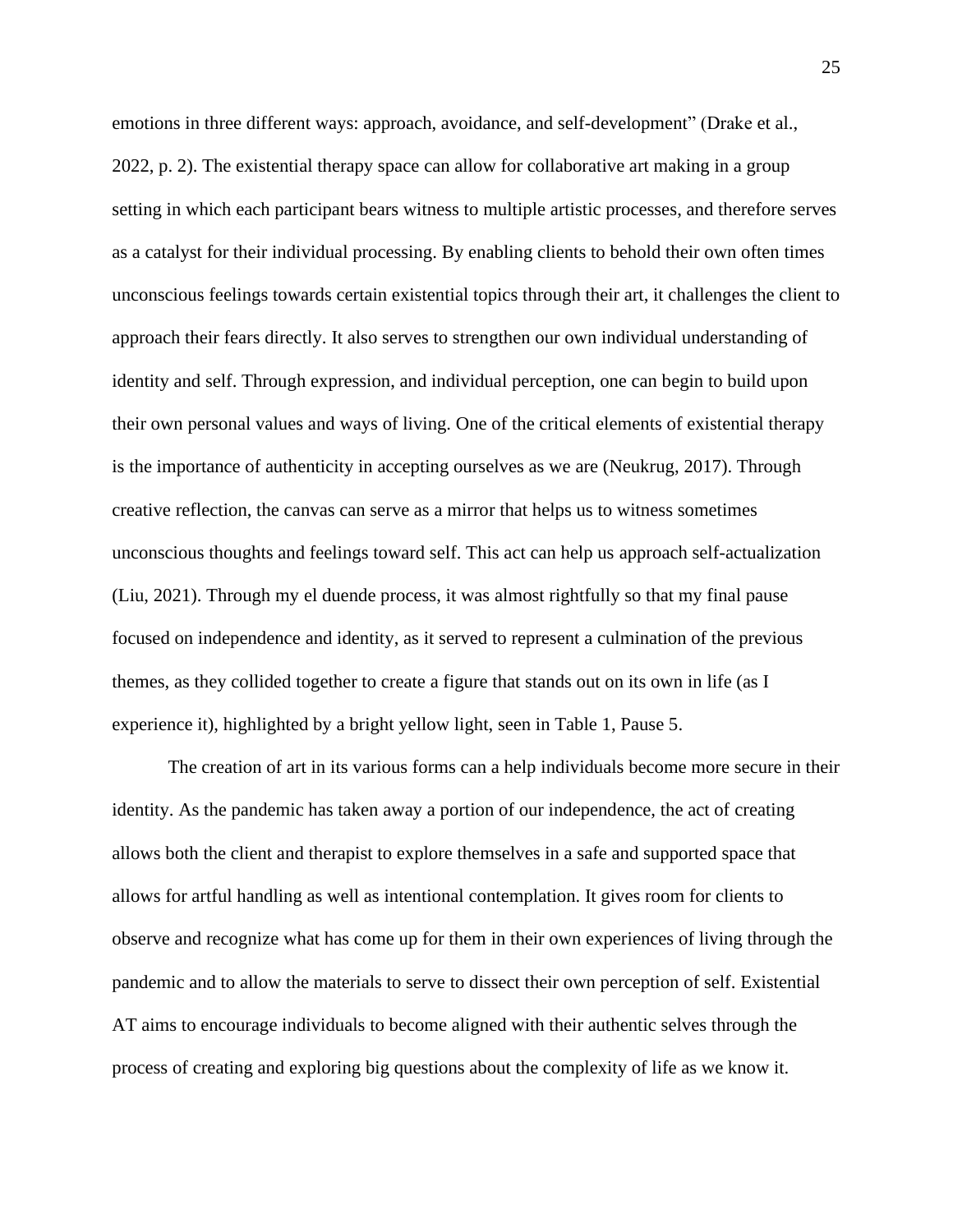## *Multicultural Considerations*

It is important to reiterate that the viewpoint of this literature review has primarily focused on the westernized perspective of existential art therapy practices and the experiences of American individuals living through the COVID-19 pandemic. Particularly, the perspective of this paper is primarily located within a white middle class perspective based withing the United States. Though the entirety of the globe is dealing with the complexity and concerns of the pandemic, there is bound to be differences in coping and navigation. It is worthy of noting the application that existential art therapy may have across various cultures and languages may not be as beneficial or may even come in direct negation of religious and spiritual beliefs depending on how sessions are facilitated. Even within the structure of Western society, the pandemic resulted in various experiences across the nation to cope with this virus. This literature review also does not directly consider the influences that spirituality and religion can have on an individual's creativity, ability to explore larger existential themes, and their processing of the pandemic.

## **Conclusion**

The COVID-19 pandemic has caused a great shift in not only how we function in our society daily but has forced many to consider the fragility and often ambiguous nature of our human existence. Existential art therapy proposes a heightened focus on the therapeutic relationship as well as honors the client's unique ability to create meaning in life for themselves. With that, art making in its most basic form allows for personal expression, external, and internal processing, and can serve as a healthy coping mechanism for dealing with stress and other complex matters in life. Since mental health concerns have been on the rise in America ever since the start of the pandemic, it is safe to say that there will be a need for therapists with an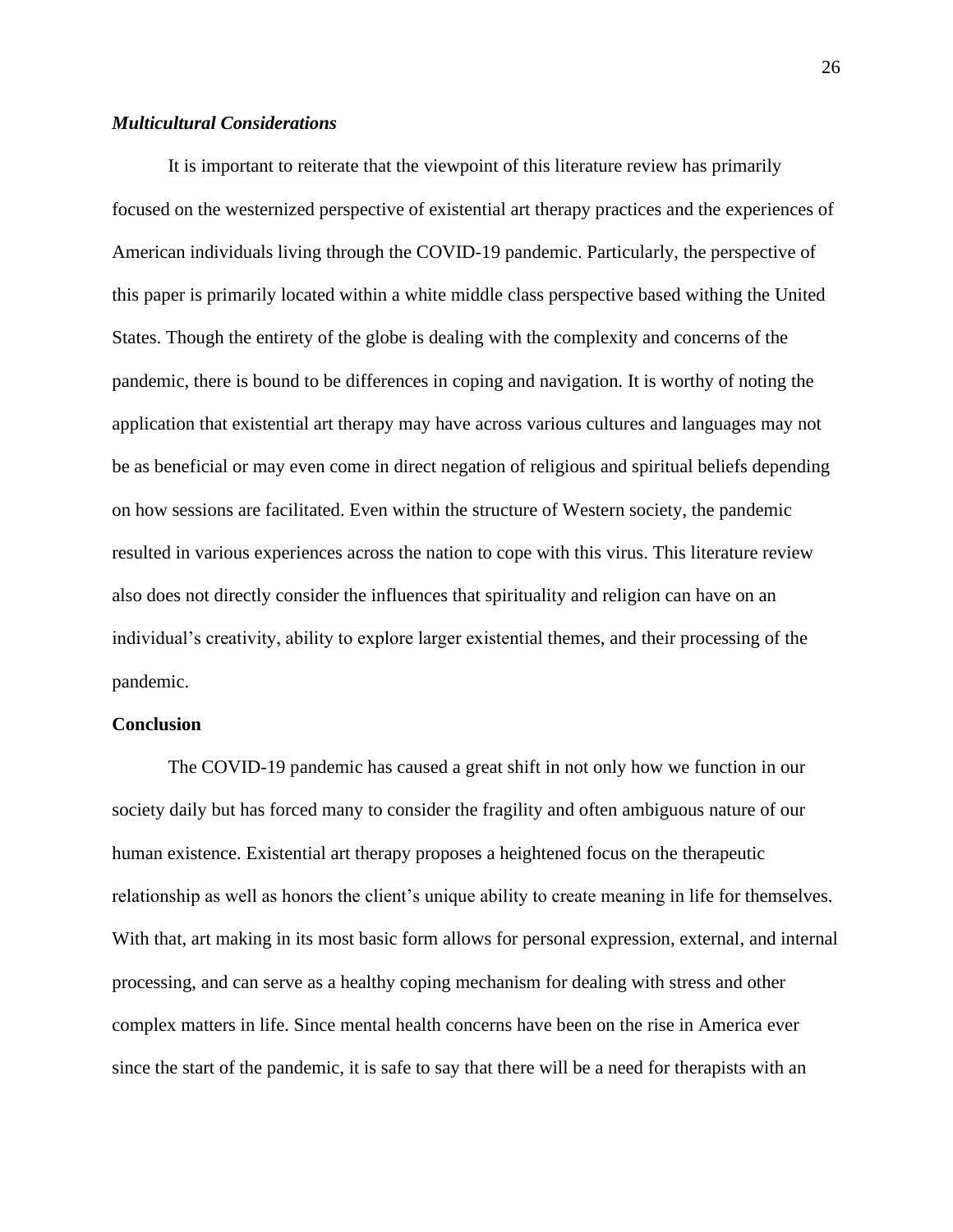existential background to be able to process larger contextual issues that have been unearthed in the past few years. The benefits of utilizing existential art therapy with clients can allow for external processing, witnessing their feelings, repairing the rupture of the challenges experienced during the pandemic, and it can help them others become less intimidated by these larger concepts of human existence. Navigating this liminal space we currently find ourselves in is easier when art is used as the map to guide us through.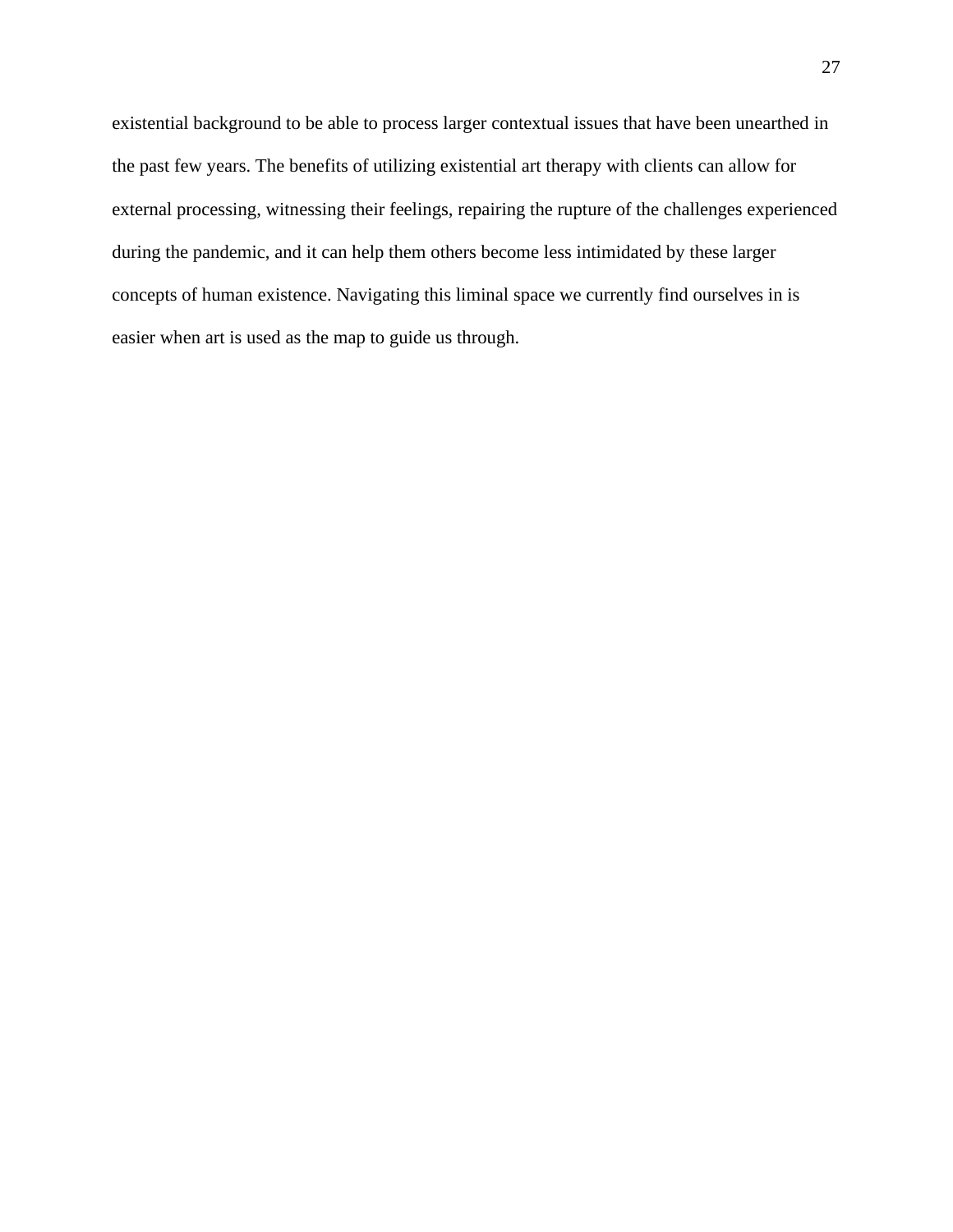## **References**

- Aho, K. (2021). The uncanny in the time of pandemics: Heideggerian reflections on the coronavirus. *Existential Analysis: Journal of the Society for Existential Analysis*, *32*(1),  $5-20.$
- Arthur Bloch (Producer), & Mishlove, J., Yalom, I. and Bloch, A. (Directors). (2011*). The art of psychotherapy*. [Video/DVD] Thinking Allowed Productions. <https://video.alexanderstreet.com/watch/the-art-of-psychotherapy>
- Ayers, K. (2008). Mental health considerations during a pandemic influenza outbreak. *The internet Journal of Rescue and Disaster Medicine*, *9*(1), 1-4.

<http://ispub.com/IJRDM/9/1/8275>

Becker, E. (1973). *The denial of death*. The Free Press.

- Burston, D. (2014). Cyborgs, zombies, and planetary death: Alienation in the 21st century. *The Humanistic Psychologist*, *42*, 283–291. http://dx.doi.org/10.1080/08873267.2014.928175
- Bush, M. (2020). Paradox, polarity and the pandemic: Making sense of the existential impacts of COVID-19 on people's lives. *Existential Analysis*, *31*(2), 225.
- Corey, G. (2005). *Existential therapy*. In theory and practice of counselling and psychotherapy (7th ed.) (pp. 128-161). Thompson Brooks/Cole.

Czeisler, M. É., Lane, R. I., Petrosky E., Wiley, J. F., Christensen, A., Njai, R., Weaver, M. D., Robbins, R., Facer-Childs, E. R., Barger, L. K., Czeisler, C. A., Howard, M. E., & Rajaratnam, S. M. (2020). Mental health, substance use, and suicidal ideation during the COVID-19 pandemic — United States, June 24–30, 2020. *Morbidity Mortality Weekly Report (MMWR)*, *69,* 1049–1057. [http://dx.doi.org/10.15585/mmwr.mm6932a1external](http://dx.doi.org/10.15585/mmwr.mm6932a1)  [icon](http://dx.doi.org/10.15585/mmwr.mm6932a1)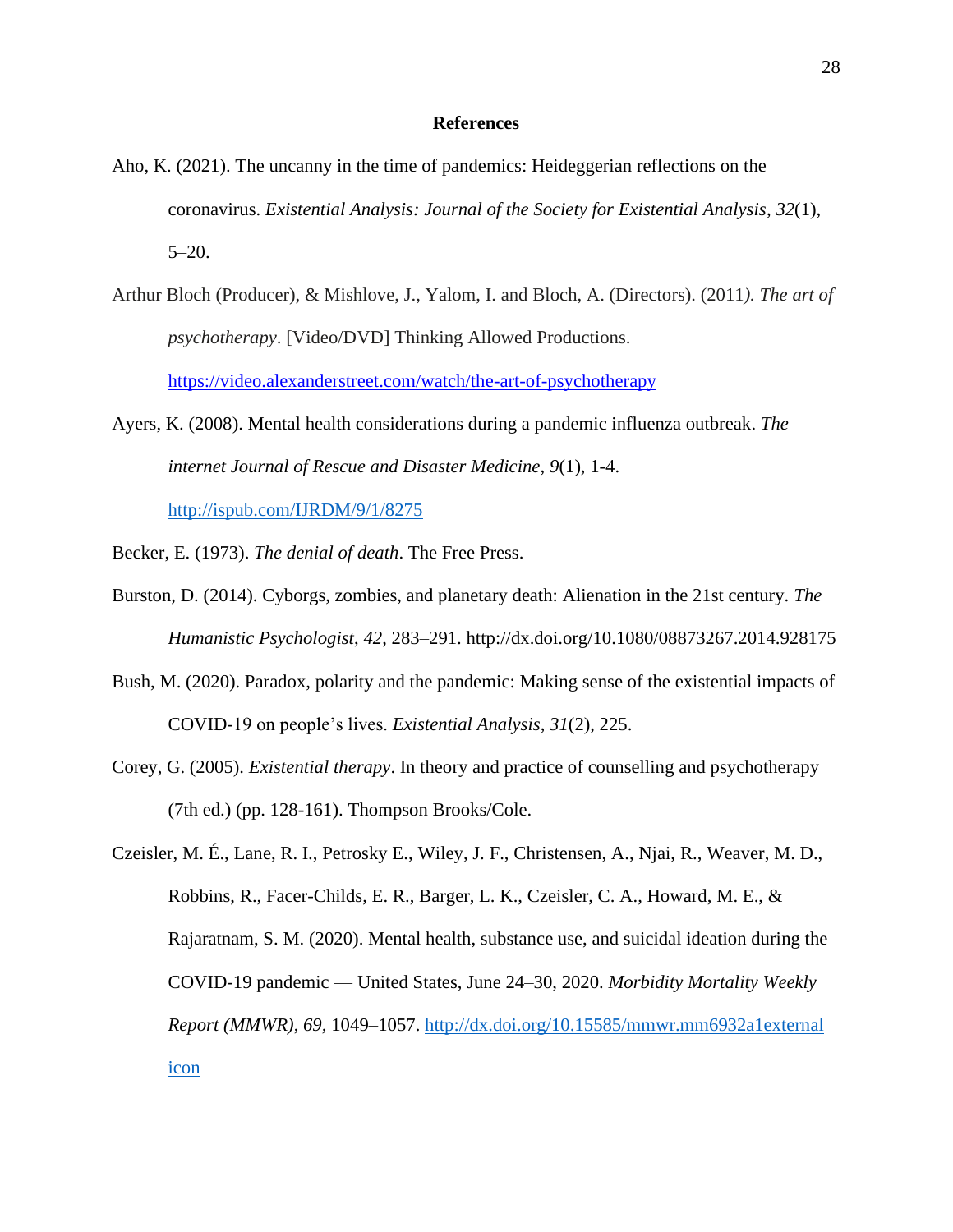- Dorfman, N. (2021). "Social-distancing" as a chance to revise the paradoxes of humanistic philosophy: Personality vs. identity in online artistic practices of the pandemic. *Philosophy & Cosmology*, *27*, 116–125.doi
- Drake, J. E., Papazian, K., & Grossman, E. (2022). Gravitating toward the arts during the COVID-19 pandemic. *Psychology of Aesthetics, Creativity, and the Arts*. https://doiorg.ezproxyles.flo.org/10.1037/aca0000471
- Figen Kasapoğlu. (2020). Examining the relationship between fear of COVID-19 and spiritual well-being. *Spiritual Psychology and Counseling*, *5*(3), 341–354. https://doiorg.ezproxyles.flo.org/10.37898/spc.2020.5.3.121
- Frankl, V. E. (1984). *Man's search for meaning: An introduction to logotherapy*. Simon & Schuster.
- Fu, S. (Qiang), Greco, L. M., Lennard, A. C., & Dimotakis, N. (2021). Anxiety responses to the unfolding COVID-19 crisis: Patterns of change in the experience of prolonged exposure to stressors. *Journal of Applied Psychology*, *106(*1), 48–61. [https://doi](https://doi-org.ezproxyles.flo.org/10.1037/apl0000855.supp)[org.ezproxyles.flo.org/10.1037/apl0000855.supp](https://doi-org.ezproxyles.flo.org/10.1037/apl0000855.supp)
- Funch, B. S. (2021). Art, emotion, and existential well-being. *Journal of Theoretical and Philosophical Psychology*, *41*(1), 5–17.

<http://doi.org.ezproxyles.flo.org/10.1037/teo000015>

- Gavin, V. J. (2021). Existential trauma in times of CoVIEd and the beirut blast. *Existential Analysis*, *32*(1), 87.
- Green, D. (2021). Enduring liminality: Creative arts therapy when nature disrupts. *Creative Arts in Education and Therapy*, *7*(1), 71–91. [https://doi](https://doi-org.ezproxyles.flo.org/10.15212/CAET/2021/7/7)[org.ezproxyles.flo.org/10.15212/CAET/2021/7/7](https://doi-org.ezproxyles.flo.org/10.15212/CAET/2021/7/7)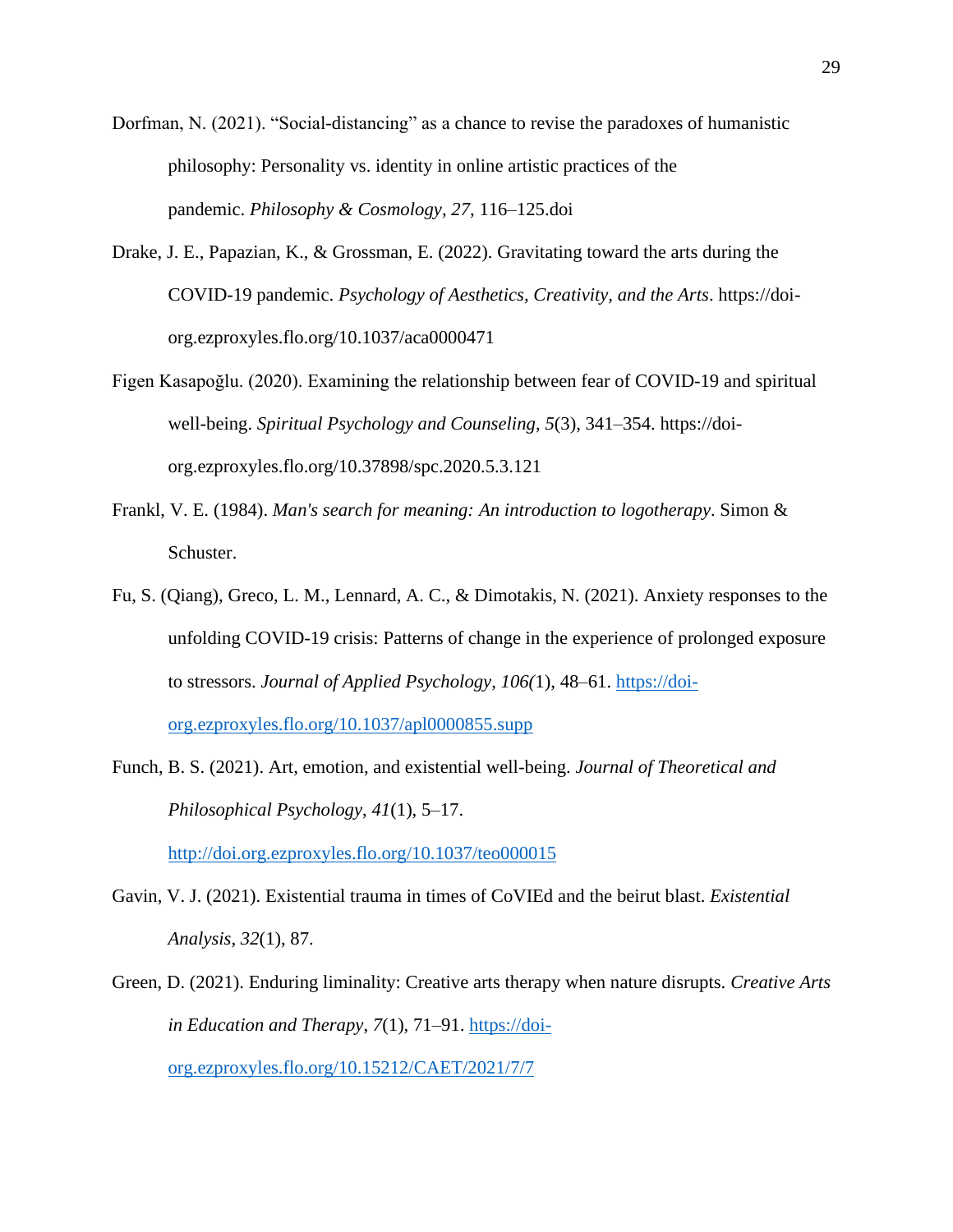Hill, R. K. (2007). *Nietzsche: a guide for the perplexed*. Continuum.

- Janson, H. W. (1971). *History of art*. Harry N. Abrams.
- Kärkkäinen, V. (2020). Meaningful life in a meaningless cosmos? A short reflection for good times—and bad. *Dialog: A Journal of Theology*, *59*(2), 103–106.
- Kenrick, D. (2017). Self-actualization, human nature, and global social problems. *Society, 54*(6), 520–523. https://doi-org.ezproxyles.flo.org/10.1007/s12115-017-0181-2

Kierkegaard, Søren, 1813-1855. (1959). *Either/or: A fragment of life*. Doubleday.

- Lantz, J., & Alford, K. (1995). Art in existential psychotherapy with couples and families. *Contemporary Family Therapy: An International Journal*, *17*(3), 331–342. [https://doi](https://doi-org.ezproxyles.flo.org/10.1007/BF02252670)[org.ezproxyles.flo.org/10.1007/BF02252670](https://doi-org.ezproxyles.flo.org/10.1007/BF02252670)
- Latikka, R., Koivula, A., Oksa, R., Savela, N., & Oksanen, A. (2022). Loneliness and psychological distress before and during the COVID-19 pandemic: Relationships with social media identity bubbles. *Social Science & Medicine*, *293*. [https://doi](https://doi-org.ezproxyles.flo.org/10.1016/j.socscimed.2021.114674)[org.ezproxyles.flo.org/10.1016/j.socscimed.2021.114674](https://doi-org.ezproxyles.flo.org/10.1016/j.socscimed.2021.114674)
- Lev-Wiesel, R., & Kissos, L. (2019). Using creative arts therapies in survivors of loss and trauma. *Journal of Loss & Trauma*, *24*(5/6), 385–386. [https://doi](https://doi-org.ezproxyles.flo.org/10.1080/15325024.2018.1548991)[org.ezproxyles.flo.org/10.1080/15325024.2018.1548991](https://doi-org.ezproxyles.flo.org/10.1080/15325024.2018.1548991)
- Liu, J., Dalton, A. N., & Lee, J. (2021). The "self" under COVID-19: social role disruptions, self-authenticity and present-focused coping. *PLoS ONE*, *16*(9), 1–22. [https://doi](https://doi-org.ezproxyles.flo.org/10.1371/journal.pone.0256939)[org.ezproxyles.flo.org/10.1371/journal.pone.0256939](https://doi-org.ezproxyles.flo.org/10.1371/journal.pone.0256939)
- Lorca, Garcia F. (1998). *In search of duende* (C. Maurer, Ed. & Trans.) New Directions. (Original work published 1955).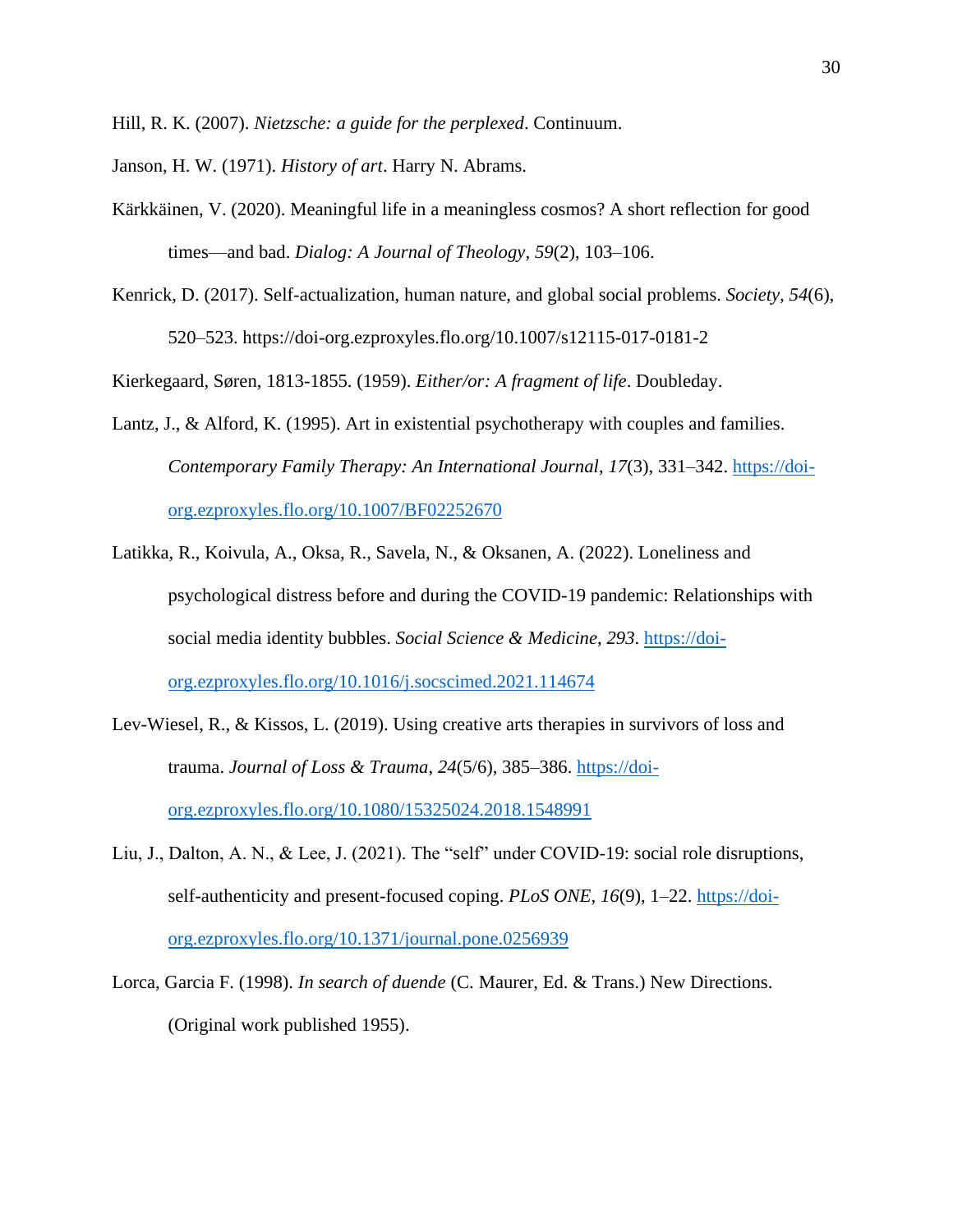- Meredith L. Story (2007) Existential art therapy, *Canadian Art Therapy Association Journal*, *20*(2), 22-34, doi:10.1080/08322473.2007.11434771
- Miller, A. (2012). Inspired by el duende: one-canvas process painting in art therapy supervision. *Art Therapy*, *29*(4), 166–173. https://doi.org/10.1080/07421656.2013.730024

Moon, B. L. (2009). *Existential art therapy: The canvas mirror* (3rd ed.). C. C. Thomas.

- Neukrug, E.S. (2017). *Counseling Theory and Practice* (2nd ed.). Brooks/Cole, Cengage Learning.
- Nietzsche, F. W. 1844-1900. (1974). *The gay science; with a prelude in rhymes and an appendix of songs.* Vintage Books.
- Or, G., Levi-Belz, Y., & Aisenberg, D. (2021). Death anxiety and intrusive thinking during the COVID-19 pandemic*. GeroPsych: The Journal of Gerontopsychology and Geriatric Psychiatry*, *34*(4), 201–212. [https://doi-org.ezproxyles.flo.org/10.1024/1662-](https://doi-org.ezproxyles.flo.org/10.1024/1662-9647/a000268) [9647/a000268](https://doi-org.ezproxyles.flo.org/10.1024/1662-9647/a000268)
- Sartre, J.-P. (1966). *Being and nothingness: An essay on phenomenological ontology*. Washington Square Press.
- Spiller, C. (2021). A year of the pandemic: existential themes for psychotherapists. *Existential Analysis: Journal of the Society for Existential Analysis*, *32*(2), 250–261
- The Atlantic. (2021). The COVID racial data tracker: COVID-19 is affecting black, indigenous, latinx, and other people of color the most. https://covidtracking.com/race.
- Urist, J. (2021). The drawing cure. *Art in America*, *109*(5), 34–36.
- Van De Wiele, C., & Papacharissi, Z. (2021). COVID-19 and the long revolution. *International Journal of Communication, 15*, 1141–1153.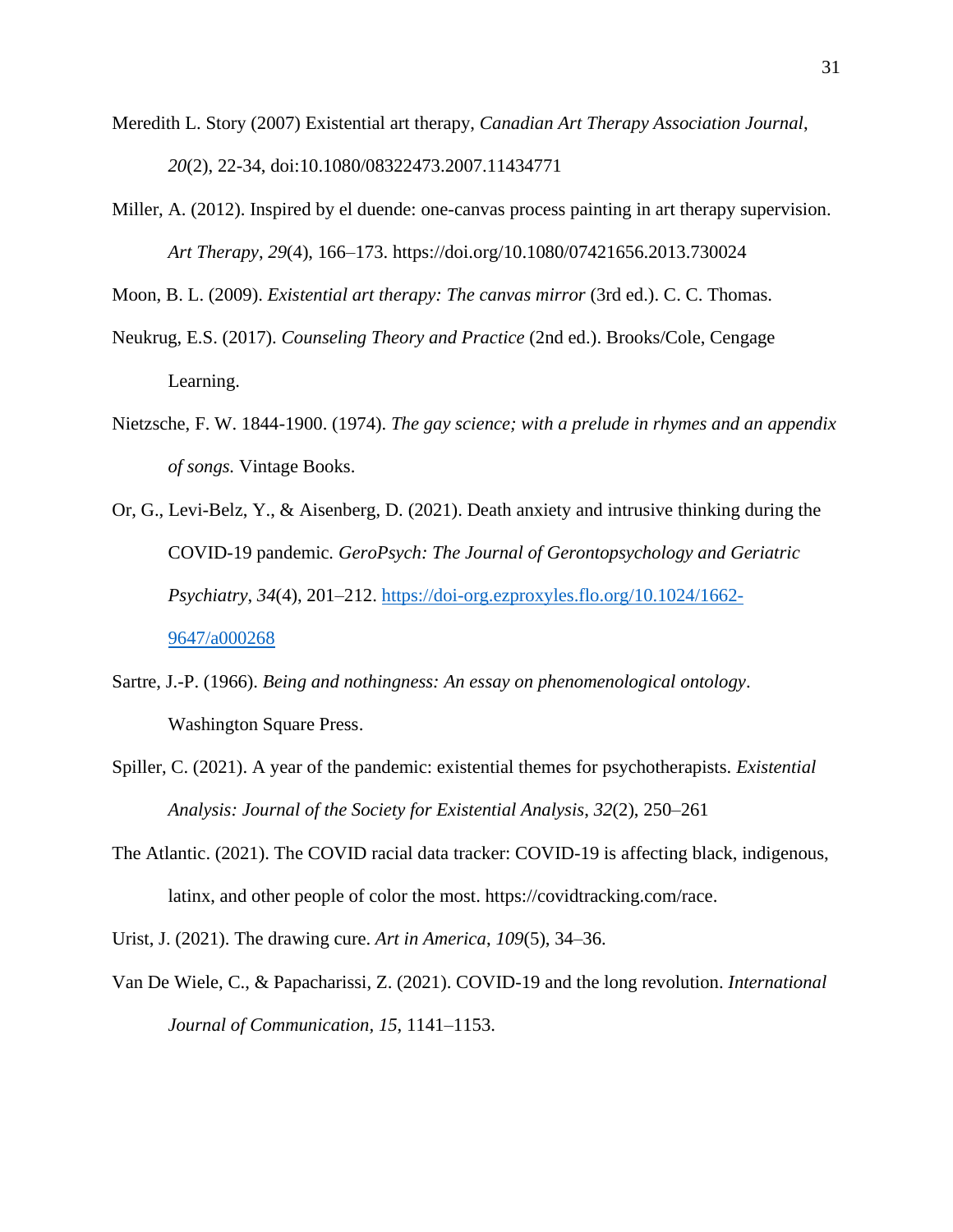- Johns Hopkins Medicine. (2022). *What is coronavirus?* Retrieved from https://www.hopkinsmedicine.org/health/conditions-and-diseases/coronavirus
- Yalom, I. D. (2011). Confronting death and other existential issues in psychotherapy. Psychotherapy.net.

Yalom, I. (1980). *Existential psychotherapy*. Basic Books.